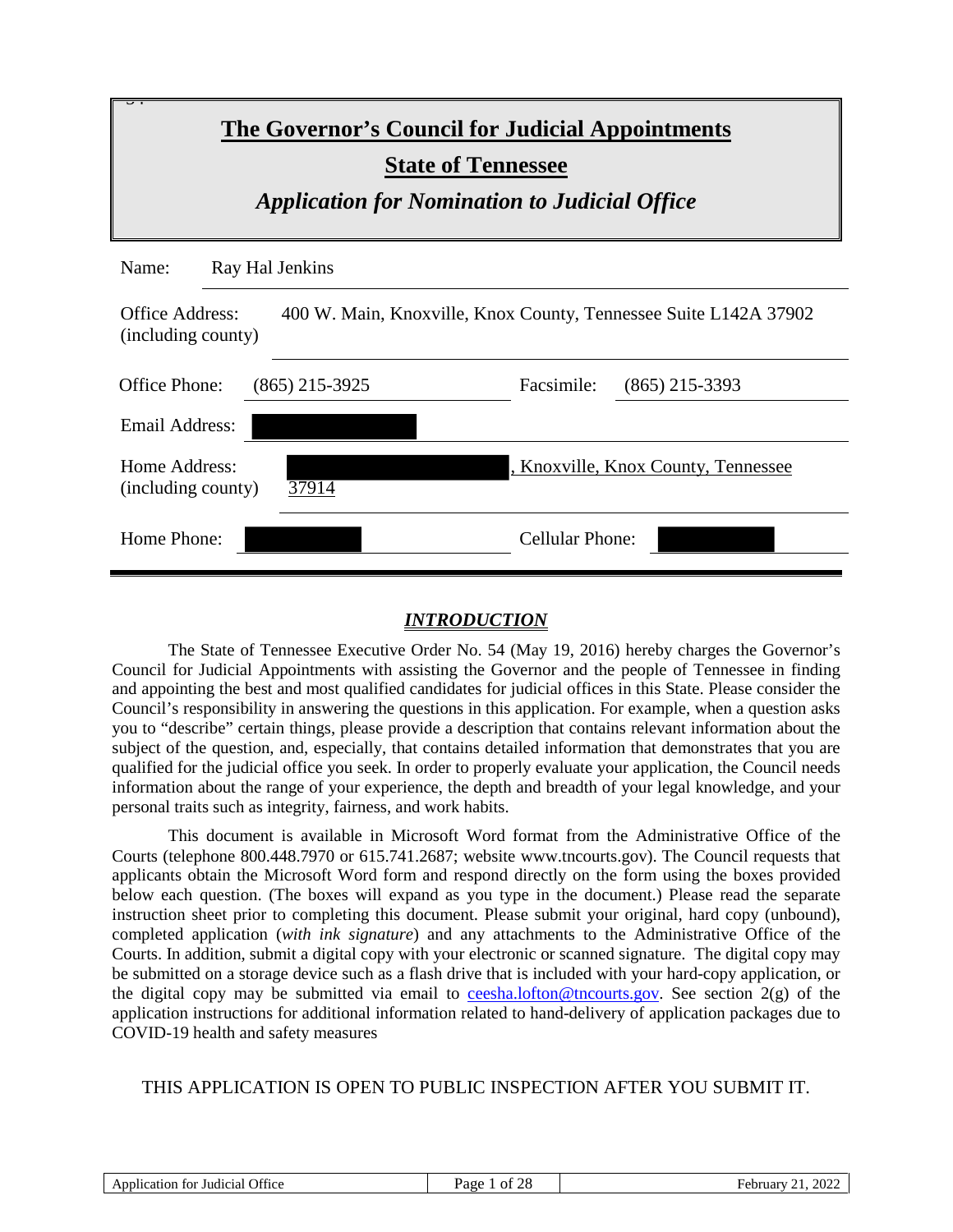## *PROFESSIONAL BACKGROUND AND WORK EXPERIENCE*

1. State your present employment.

General Sessions Magistrate, Knox County, Tennessee

2. State the year you were licensed to practice law in Tennessee and give your Tennessee Board of Professional Responsibility number.

1998, BPR 019113

3. List all states in which you have been licensed to practice law and include your bar number or identifying number for each state of admission. Indicate the date of licensure and whether the license is currently active. If not active, explain.

Tennessee 019113

4. Have you ever been denied admission to, suspended or placed on inactive status by the Bar of any state? If so, explain. (This applies even if the denial was temporary).

I took voluntary inactive status in 2002 due to the death of my grandmother and other family issues that prevented me from completing required CLE. I was re-instated in 2003.

5. List your professional or business employment/experience since the completion of your legal education. Also include here a description of any occupation, business, or profession other than the practice of law in which you have ever been engaged (excluding military service, which is covered by a separate question).

From 1998 until 2014 I was engaged in the private practice of law. I specialized in intellectual property, technology-related transactional work, family law, and small business transactional work.

I was appointed a Magistrate for the General Sessions court in Knox County in 2014. In that capacity I am 100% focused on criminal practice. As a Magistrate, I am the first line of criminal prosecutions. In my 8 years, I have reviewed and evaluated 30,000 applications for arrest warrants, thousands of search warrants, and thousands of arraignments and bail hearings.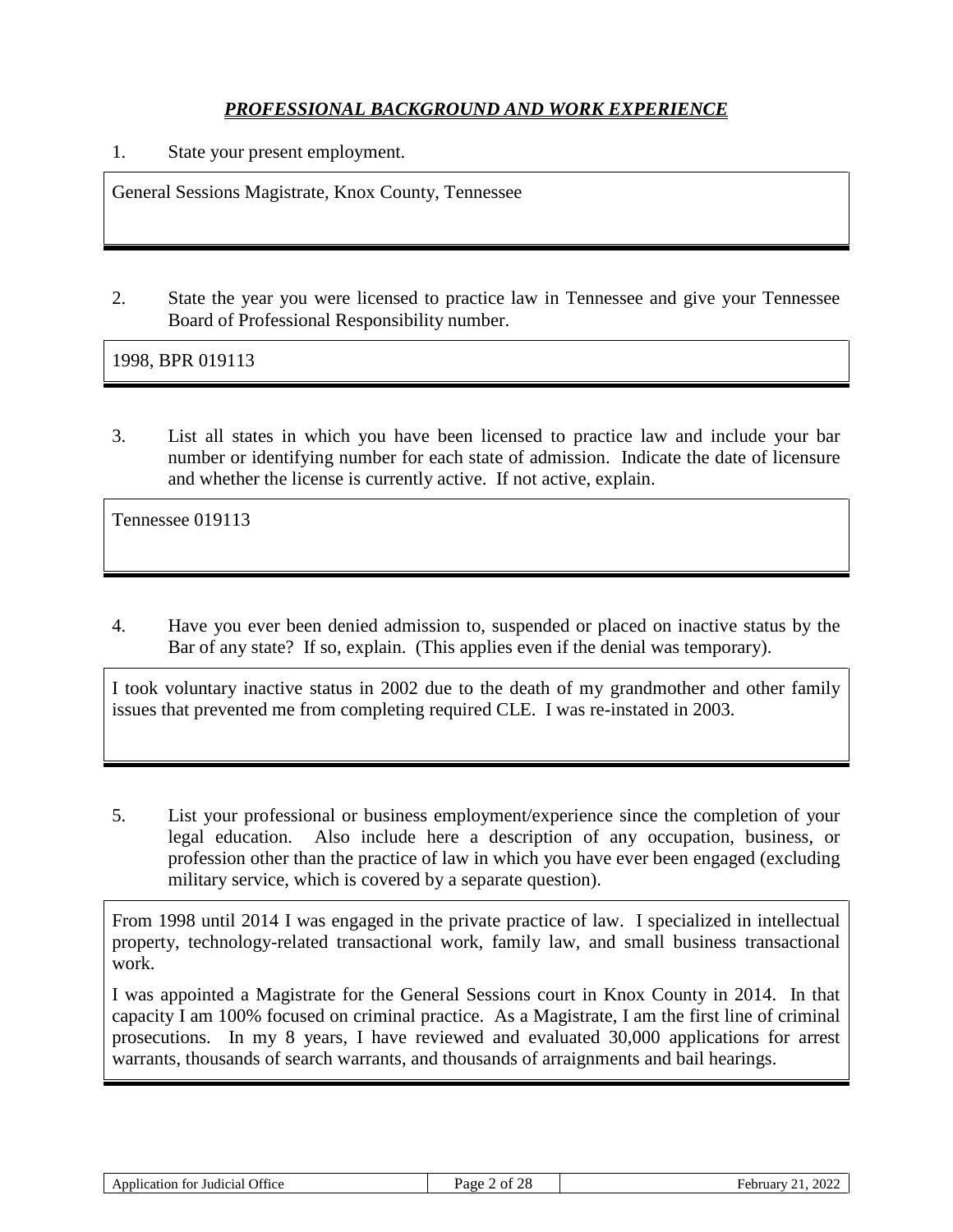I was instrumental in the establishment of the Pre-Trial process in Knox County where we established a formal evaluation of an offender's criminal history – in Knox County, in Tennessee, and across the country – to decide if, instead of bail, they can be placed under the supervision of the Pre-Trial office instead of a bail bondsman.

I also initiated a review of the bail-setting process in Knox County, bringing our process in line with the statute in Tennessee and the US constitution.

During this time, I was also a consultant to Computer Sciences Corporation, managing technology projects- software development, infrastructure upgrades, and movement of hardware from client datacenters into company-owned centers. These projects involved P&L responsibility of millions of dollars and directing hundreds of engineers and technicians.

6. If you have not been employed continuously since completion of your legal education, describe what you did during periods of unemployment in excess of six months.

N/A

7. Describe the nature of your present law practice, listing the major areas of law in which you practice and the percentage each constitutes of your total practice.

I am not currently in the private practice of law.

8. Describe generally your experience (over your entire time as a licensed attorney) in trial courts, appellate courts, administrative bodies, legislative or regulatory bodies, other forums, and/or transactional matters. In making your description, include information about the types of matters in which you have represented clients (e.g., information about whether you have handled criminal matters, civil matters, transactional matters, regulatory matters, etc.) and your own personal involvement and activities in the matters where you have been involved. In responding to this question, please be guided by the fact that in order to properly evaluate your application, the Council needs information about your range of experience, your own personal work and work habits, and your work background, as your legal experience is a very important component of the evaluation required of the Council. Please provide detailed information that will allow the Council to evaluate your qualification for the judicial office for which you have applied. The failure to provide detailed information, especially in this question, will hamper the evaluation of your application.

From 1998 until 2014 I was engaged in the private practice of law. I specialized in intellectual property, technology-related transactional work, family law and small business transactional work.

I was appointed a Magistrate for the General Sessions court in Knox County in 2014. In that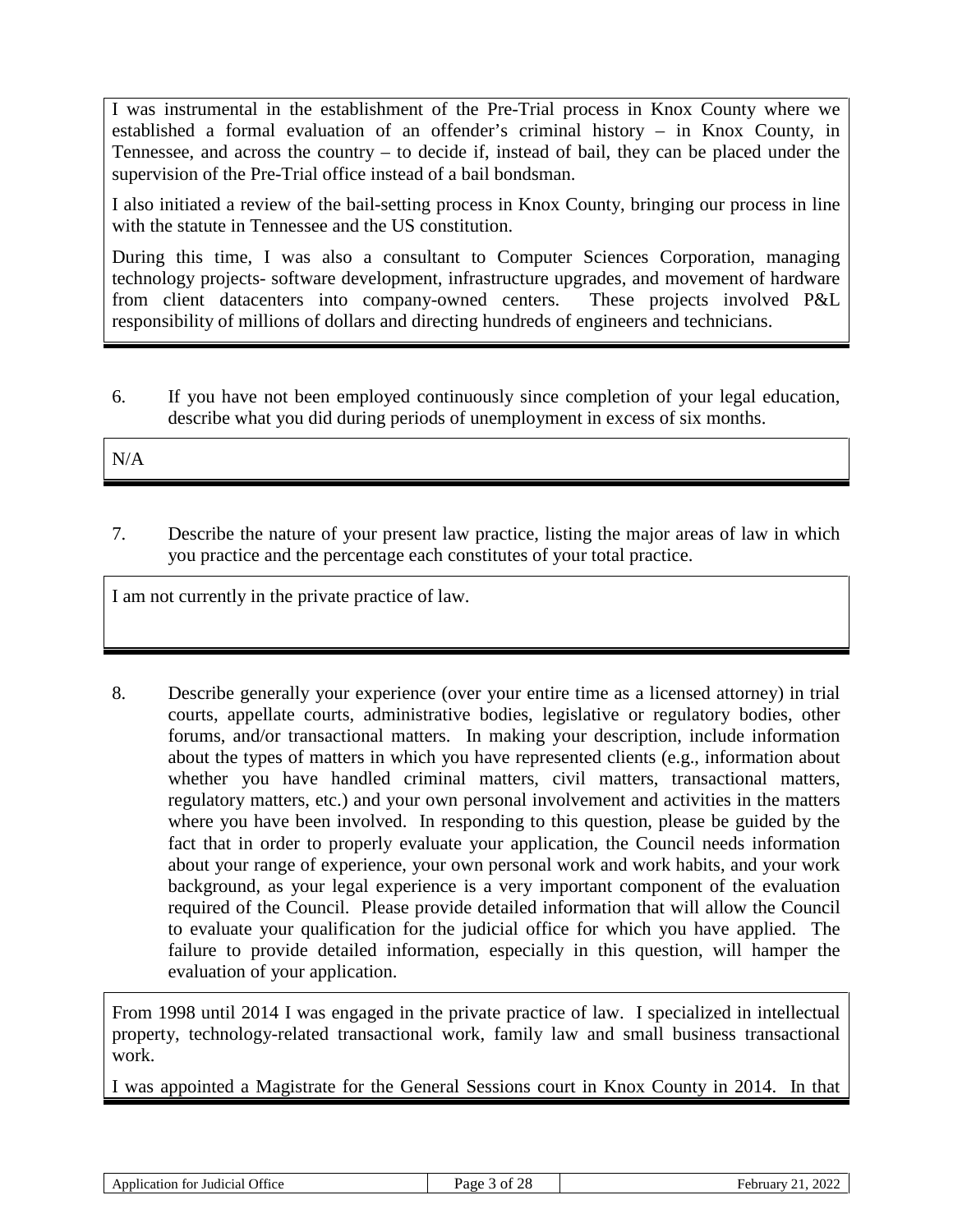capacity I am 100% focused on criminal practice. As a Magistrate, I am the first line of criminal prosecutions. In my 8 years, I have reviewed and evaluated 30,000 applications for arrest warrants, thousands of search warrants, and thousands of arraignments and bail hearings.

I was instrumental in the establishment of the Pre-Trial process in Knox County where we established a formal evaluation of an offender's criminal history – in Knox County, in Tennessee, and across the country – to decide if, instead of bail, they can be placed under the supervision of the Pre-Trial office instead of a bail bondsman.

I also initiated a review of the bail-setting process in Knox County, bringing our process in line with the statute in Tennessee and the US constitution.

9. Also separately describe any matters of special note in trial courts, appellate courts, and administrative bodies.

# N/A

10. If you have served as a mediator, an arbitrator or a judicial officer, describe your experience (including dates and details of the position, the courts or agencies involved, whether elected or appointed, and a description of your duties). Include here detailed description(s) of any noteworthy cases over which you presided or which you heard as a judge, mediator or arbitrator. Please state, as to each case: (1) the date or period of the proceedings; (2) the name of the court or agency; (3) a summary of the substance of each case; and (4) a statement of the significance of the case.

N/A

11. Describe generally any experience you have serving in a fiduciary capacity, such as guardian ad litem, conservator, or trustee other than as a lawyer representing clients.

I have not served in this capacity.

12. Describe any other legal experience, not stated above, that you would like to bring to the attention of the Council.

 $N/A$ 

13. List all prior occasions on which you have submitted an application for judgeship to the Governor's Council for Judicial Appointments or any predecessor or similar commission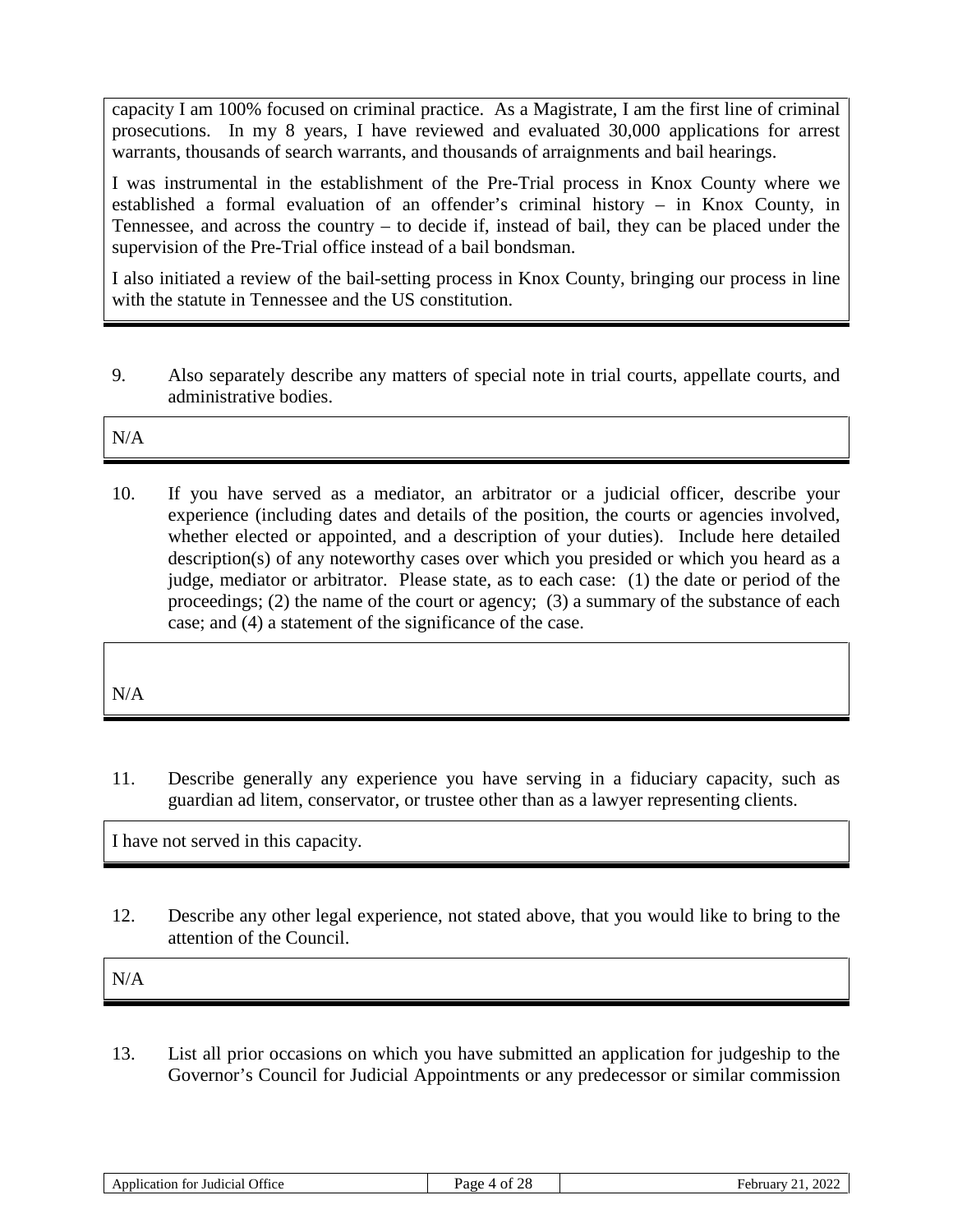or body. Include the specific position applied for, the date of the meeting at which the body considered your application, and whether or not the body submitted your name to the Governor as a nominee.

I applied to be appointed to the position of Circuit Court judge in the  $6<sup>th</sup>$  District in 2013. I was not referred to the Governor.

# *EDUCATION*

14. List each college, law school, and other graduate school that you have attended, including dates of attendance, degree awarded, major, any form of recognition or other aspects of your education you believe are relevant, and your reason for leaving each school if no degree was awarded.

University of Tennessee, 1978, transfer

Walters State Community College, 1979-1980, transfer

Tennessee Technological College, 1980 – 1983, BS Computer Science

Nashville School of Law, 1988 – 1997, JD

#### *PERSONAL INFORMATION*

15. State your age and date of birth.

| $\kappa$<br>v.<br>$\sim$ $\sim$ | ۱٢Λ<br>υv |  |  |  |  |  |  |  |
|---------------------------------|-----------|--|--|--|--|--|--|--|
|---------------------------------|-----------|--|--|--|--|--|--|--|

16. How long have you lived continuously in the State of Tennessee?

1960 – 1983, 1987 - present

17. How long have you lived continuously in the county where you are now living?

1960 – 1972, 2000 - present

18. State the county in which you are registered to vote.

Knox

19. Describe your military service, if applicable, including branch of service, dates of active

Application for Judicial Office **Page 5 of 28** February 21, 2022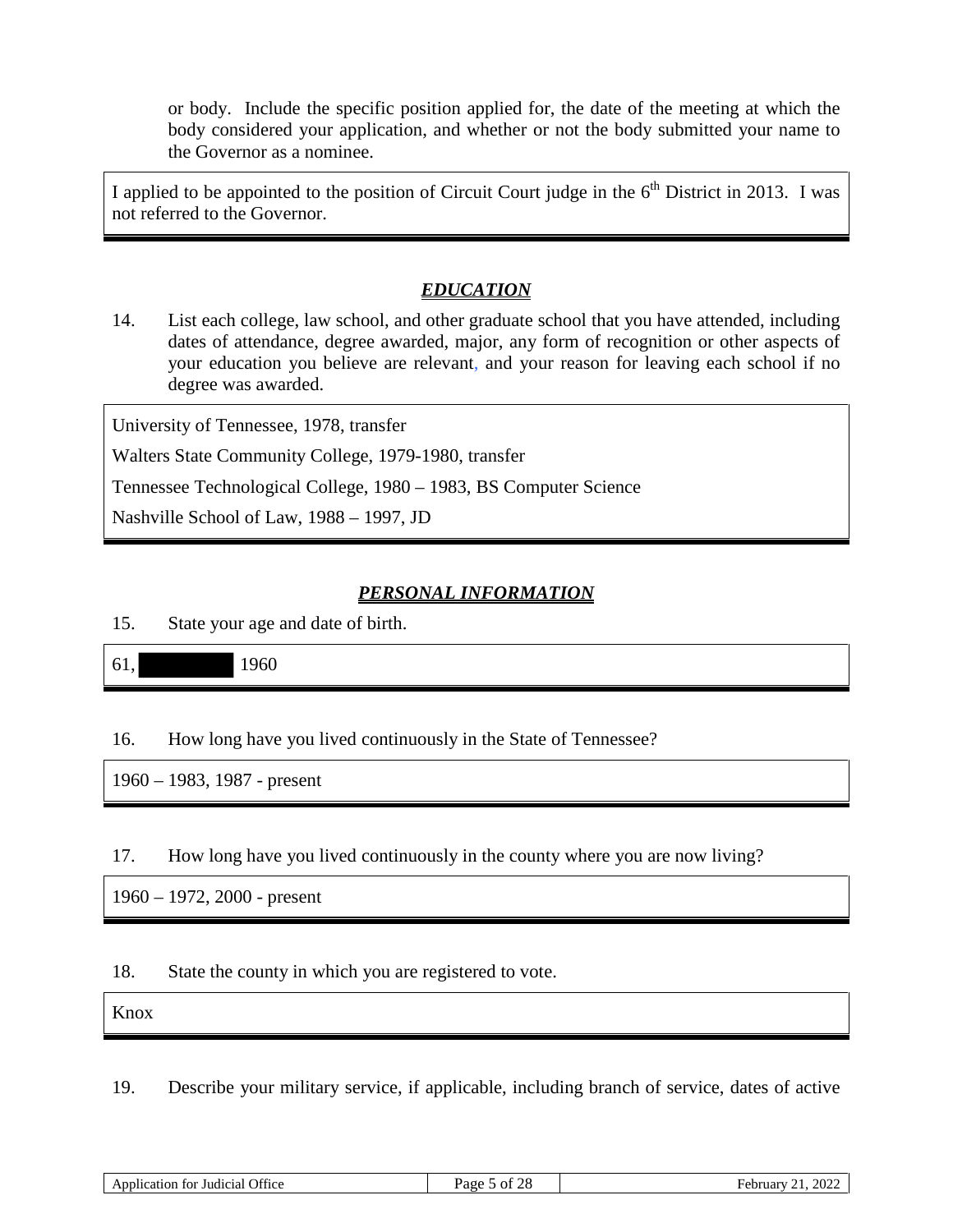duty, rank at separation, and decorations, honors, or achievements. Please also state whether you received an honorable discharge and, if not, describe why not.

N/A

20. Have you ever pled guilty or been convicted or placed on diversion for violation of any law, regulation or ordinance other than minor traffic offenses? If so, state the approximate date, charge and disposition of the case.

| A.<br>$\sim$ $\sim$ |  |
|---------------------|--|
|---------------------|--|

21. To your knowledge, are you now under federal, state or local investigation for possible violation of a criminal statute or disciplinary rule? If so, give details.

No

22. Please identify the number of formal complaints you have responded to that were filed against you with any supervisory authority, including but not limited to a court, a board of professional responsibility, or a board of judicial conduct, alleging any breach of ethics or unprofessional conduct by you. Please provide any relevant details on any such complaint if the complaint was not dismissed by the court or board receiving the complaint.

N/A

23. Has a tax lien or other collection procedure been instituted against you by federal, state, or local authorities or creditors within the last five (5) years? If so, give details.

No.

24. Have you ever filed bankruptcy (including personally or as part of any partnership, LLC, corporation, or other business organization)?

No.

25. Have you ever been a party in any legal proceedings (including divorces, domestic proceedings, and other types of proceedings)? If so, give details including the date, court and docket number and disposition. Provide a brief description of the case. This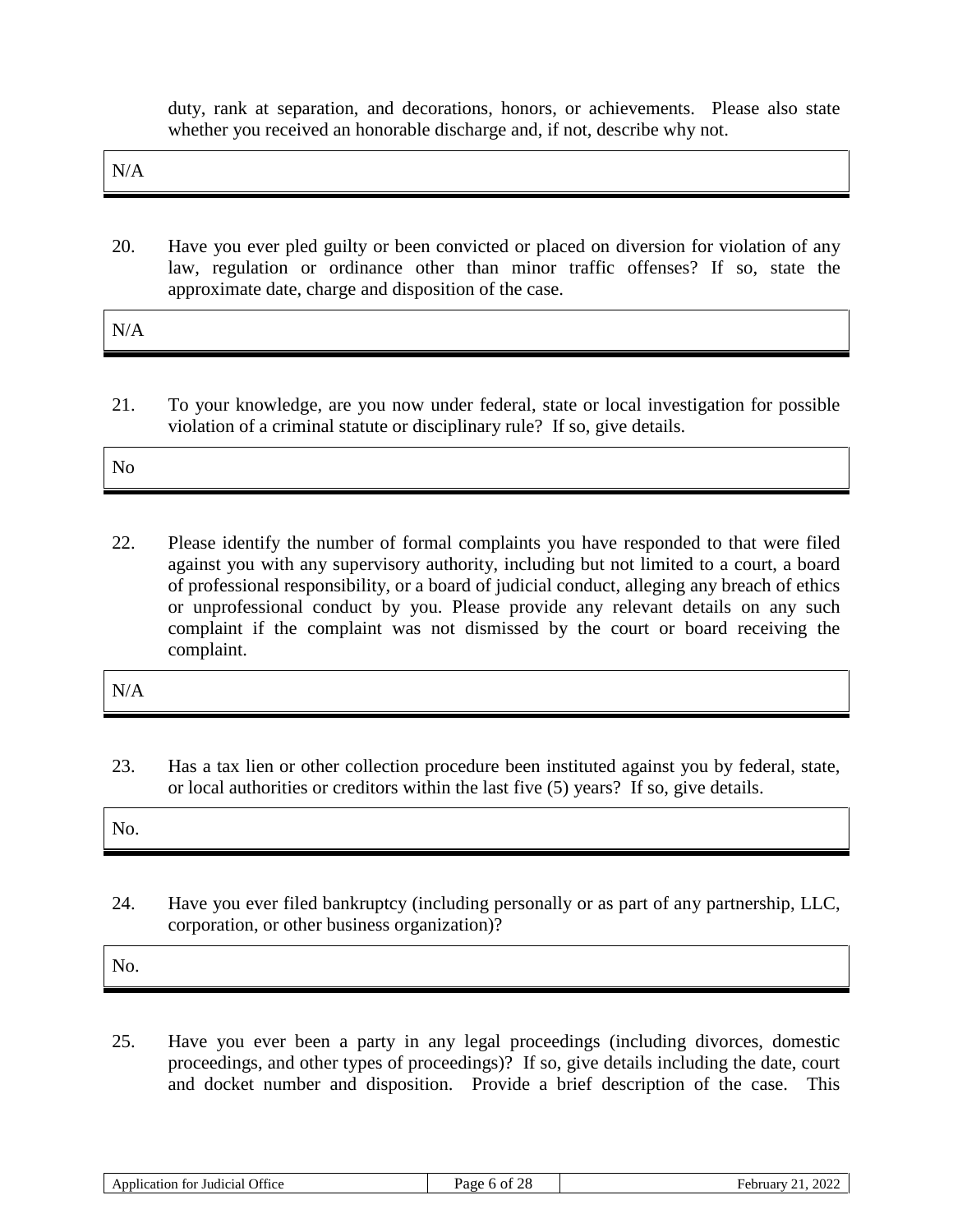question does not seek, and you may exclude from your response, any matter where you were involved only as a nominal party, such as if you were the trustee under a deed of trust in a foreclosure proceeding.

Divorce, 1995, Coffee County, TN

26. List all organizations other than professional associations to which you have belonged within the last five (5) years, including civic, charitable, religious, educational, social and fraternal organizations. Give the titles and dates of any offices that you have held in such organizations.

Free & Accepted Masons, Bright Hope Lodge,557. Master Mason.

- 27. Have you ever belonged to any organization, association, club or society that limits its membership to those of any particular race, religion, or gender? Do not include in your answer those organizations specifically formed for a religious purpose, such as churches or synagogues.
	- a. If so, list such organizations and describe the basis of the membership limitation.
	- b. If it is not your intention to resign from such organization(s) and withdraw from any participation in their activities should you be nominated and selected for the position for which you are applying, state your reasons.

F&AM is a male only organization. There is a sister organization for women called Eastern Star. I do not plan to resign.

#### *ACHIEVEMENTS*

28. List all bar associations and professional societies of which you have been a member within the last ten years, including dates. Give the titles and dates of any offices that you have held in such groups. List memberships and responsibilities on any committee of professional associations that you consider significant.

Knoxville Bar Association, 2020 – Present

29. List honors, prizes, awards or other forms of recognition which you have received since your graduation from law school that are directly related to professional accomplishments.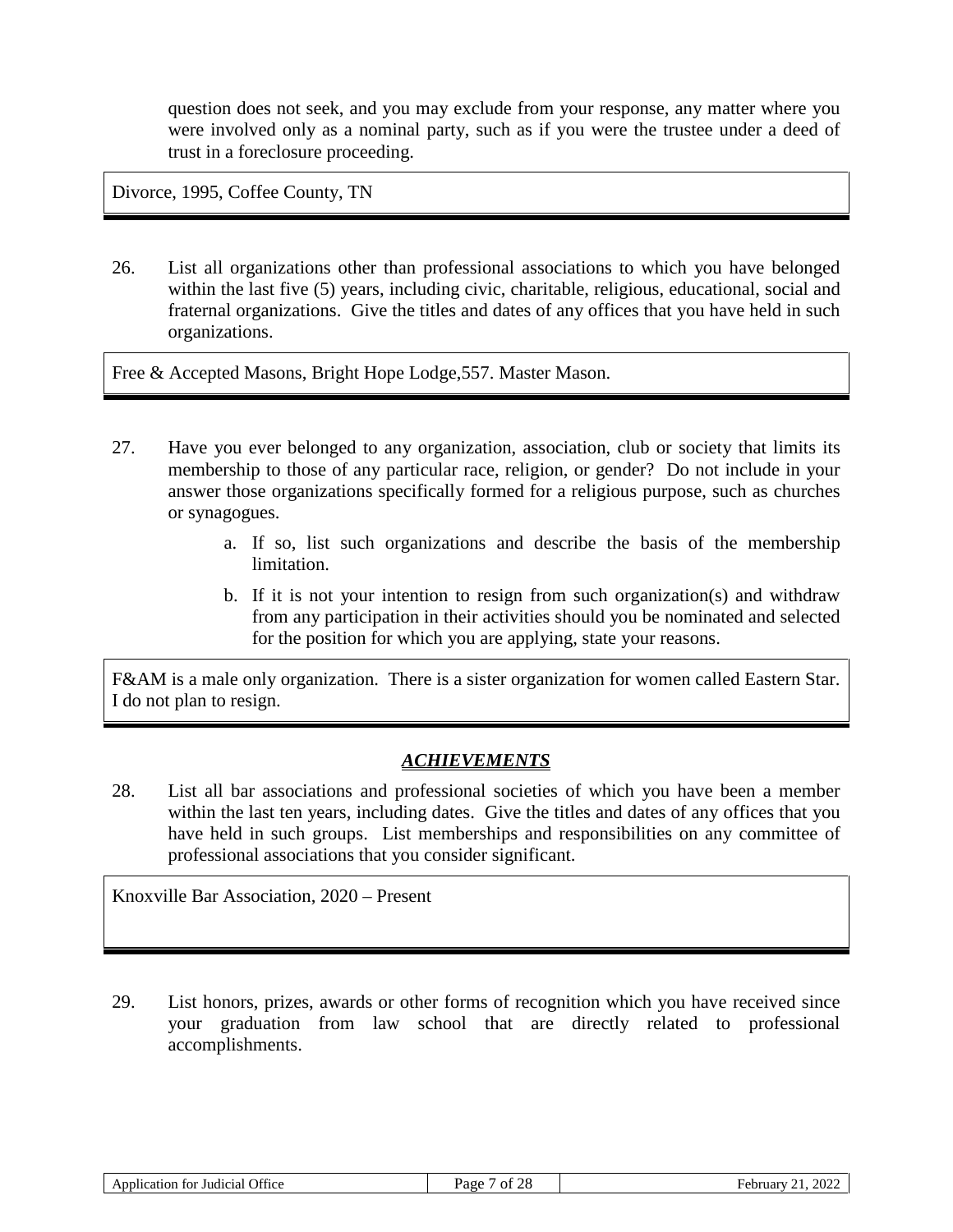Pro Bono Award 2012

30. List the citations of any legal articles or books you have published.

N/A

31. List law school courses, CLE seminars, or other law related courses for which credit is given that you have taught within the last five (5) years.

N/A

32. List any public office you have held or for which you have been candidate or applicant. Include the date, the position, and whether the position was elective or appointive.

Chairman, Knox County Republican Party,2009 – 2013. Elected by delegates.

Magistrate, Knox County General Sessions Court. Nominated by General Sessions Judges and appointed by Knox County Commission 2014, 2017, 2021

33. Have you ever been a registered lobbyist? If yes, please describe your service fully.

No.

34. Attach to this application at least two examples of legal articles, books, briefs, or other legal writings that reflect your personal work. Indicate the degree to which each example reflects your own personal effort.

See below

# *ESSAYS/PERSONAL STATEMENTS*

35. What are your reasons for seeking this position? *(150 words or less)*

I am motivated by public service. I do think that my last 8 years as a Magistrate, I have been prepared for the position of Judge on the Court of Criminal Appeals.

It is a matter of public service. In my current position, I serve the people of Knox County. This position would allow me to serve the entire Eastern Section of Tennessee.

I believe I have a unique perspective to bring to the Court.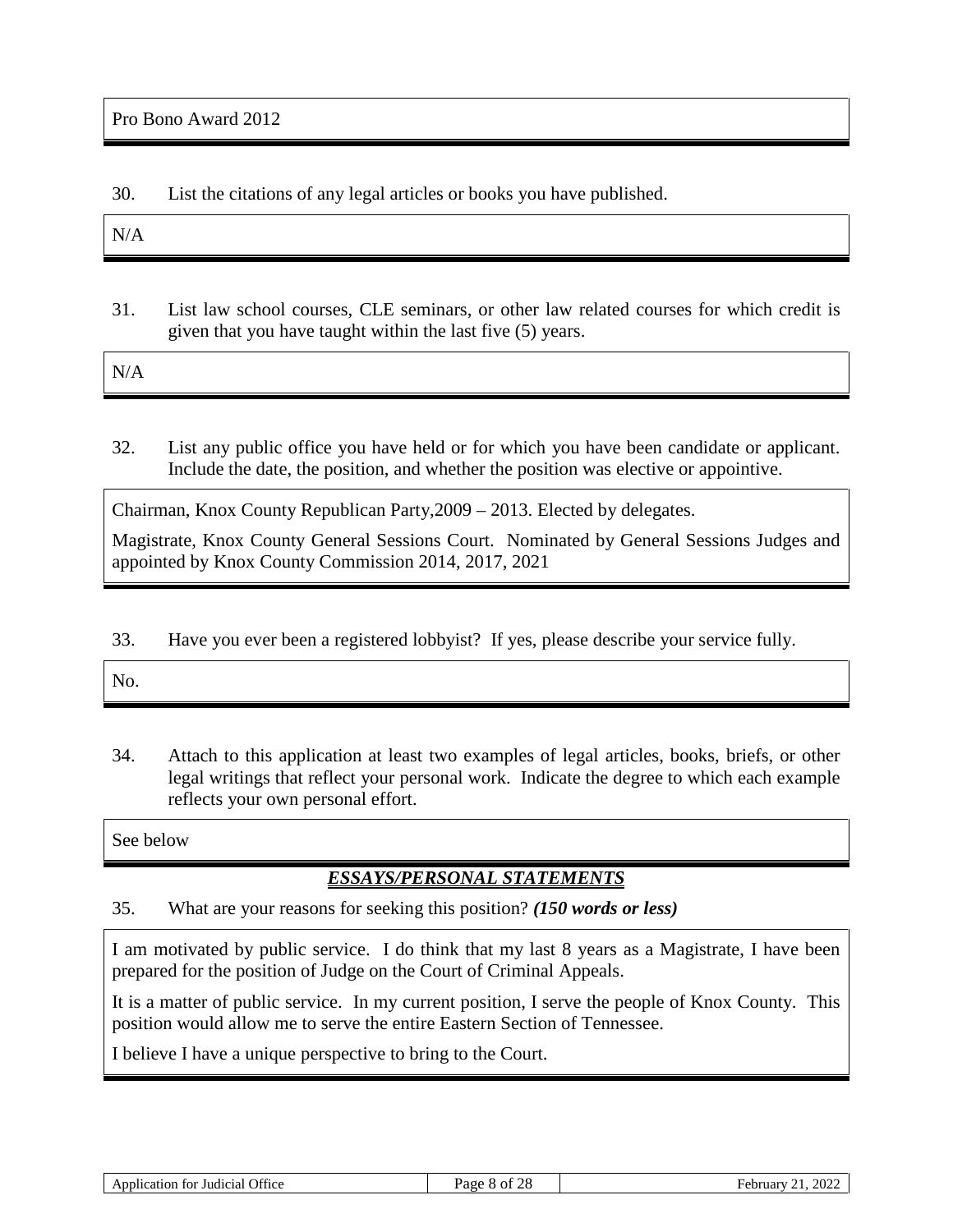36. State any achievements or activities in which you have been involved that demonstrate your commitment to equal justice under the law; include here a discussion of your pro bono service throughout your time as a licensed attorney. *(150 words or less)*

I have provided Pro Bono services for many organizations that could not have otherwise obtained legal help. The services ranged from minor criminal defense to divorces to business matters.

37. Describe the judgeship you seek (i.e. geographic area, types of cases, number of judges, etc. and explain how your selection would impact the court. *(150 words or less)*

I am seeking appointment to the Court of Criminal Appeals for the Eastern Section. The full state-wide Court has 12 judges, divided by the Three Grand Divisions. This Court is the intermediate appellate court in Tennessee for appeals from the criminal trial courts.

I have gained a unique perspective in this area of the law in that, as Magistrate, I am on the front line of criminal cases. I evaluate applications for arrest warrants. In doing so, I not only review statutes, but also evaluate any case law that interprets those statutes in deciding whether to approve those applications.

This perspective gives me insight into the audience of any opinions I would author and the need for clarity and consistency.

38. Describe your participation in community services or organizations, and what community involvement you intend to have if you are appointed judge? *(250 words or less)*

I am currently a Master Mason at the Bright Hope Lodge #557.

I used to be on the Board of Directors at Angelic Ministries, Intl. where I was also a mentor for some of the men going through their 12 step program.

I was a driver, delivering food, for the Love Kitchen.

I taught Sunday School at Riverdale Baptist Church, where I also sang in the choir and served as Trustee.

Since being a Magistrate involves night and weekend work, I have had to curtail my activities..

In all of these endeavors, I sought to improve myself by serving others. Many of the people served by these organizations have experienced hardships, sometimes by being part of the criminal justice system. It is important that people in that situation trying to recover be treated with respect.

I intend to continue and re-engage in these activities if appointed.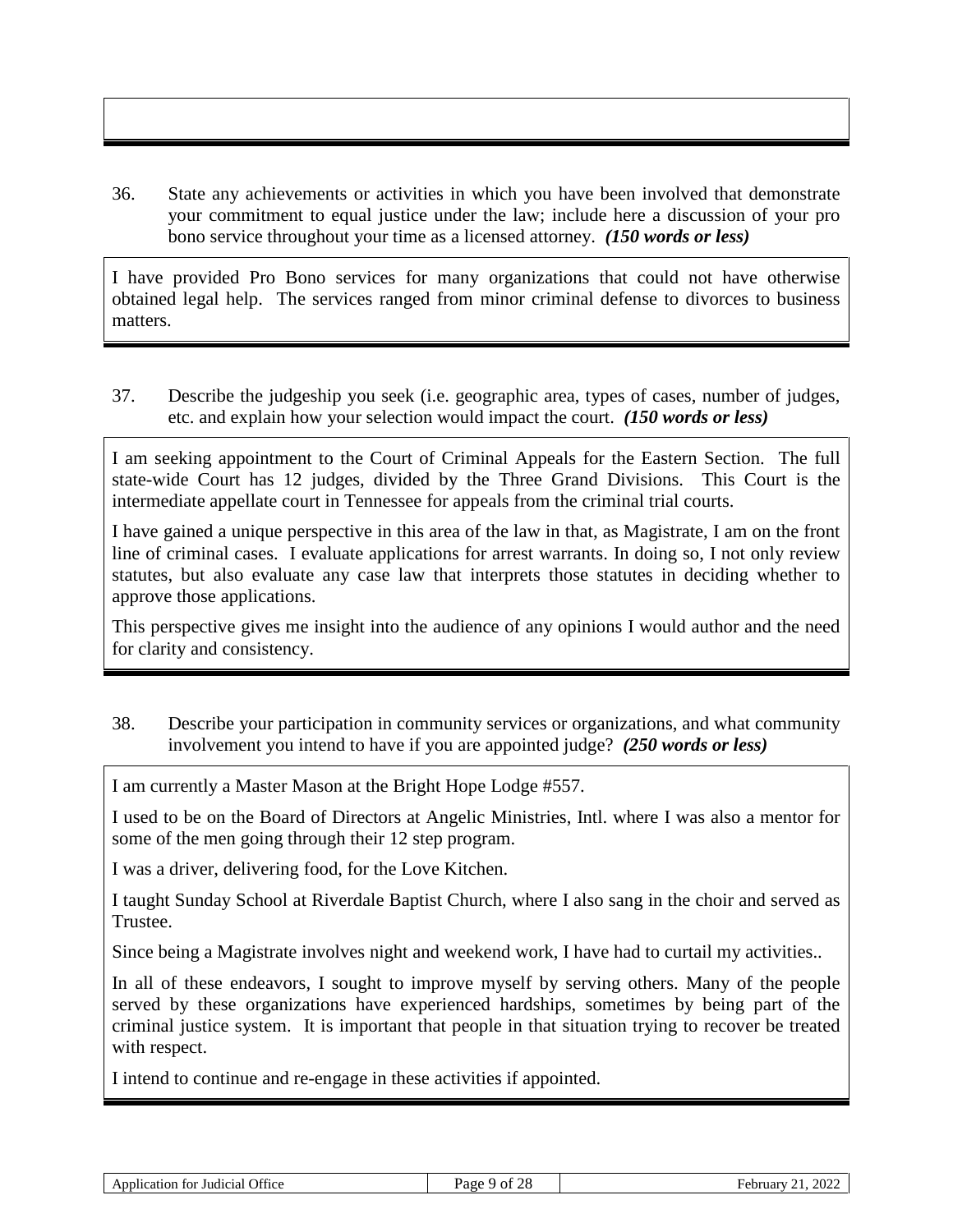39. Describe life experiences, personal involvements, or talents that you have that you feel will be of assistance to the Council in evaluating and understanding your candidacy for this judicial position. *(250 words or less)*

The entirety of my experiences gives me a perspective most do not have. As a manager in public and private situations, I developed the ability to work with laborers as well as managers and executives. My law practice was diverse. I had to stay abreast of many aspects of the law as well as learn the businesses of the people I was helping. Now, as Magistrate, I am immersed in the criminal practice of law. Every day I am evaluating the statutes and case law against an ever changing set of facts, making a determination of Probable Cause.

Through my work on Pre-Trial and Bail reform, I have proven that I have an eye to solve problems and make things better for all concerned.

With this background, I believe I can add to the depth and diversity of the Court

40. Will you uphold the law even if you disagree with the substance of the law (e.g., statute or rule) at issue? Give an example from your experience as a licensed attorney that supports your response to this question. *(250 words or less)*

I certainly agree to do so. I do this on a daily basis in my position as Magistrate.

Within the last few years, the District Attorney in the  $6<sup>th</sup>$  District (Knox County) started prosecuting thefts as burglaries if the suspect has been placed on a no trespass list for the business. These cases have been appealed and have been found to be legitimate.

I believe the legislature had previously put processes in place to make misdemeanor thefts felonies in the theft statutes. There is no indication that they intended the burglary statute to be used in such a fashion.

Given all that, I do sign burglary charges in these situations.

Second, I do not agree with the statutes authorizing asset forfeiture without a criminal conviction. I believe it is an unlawful taking.

However, I perform asset forfeiture hearings almost every day.

| $\bigcap$<br>$\sim$<br>711<br>4 O F<br>n<br>0.11<br>.<br>Office<br>ла<br>7U∠.<br>$\pm 0^{\circ}$<br>ĸ<br>лин -<br>. .<br>- 700.<br>-ааг<br>–<br>. |  |
|---------------------------------------------------------------------------------------------------------------------------------------------------|--|
|---------------------------------------------------------------------------------------------------------------------------------------------------|--|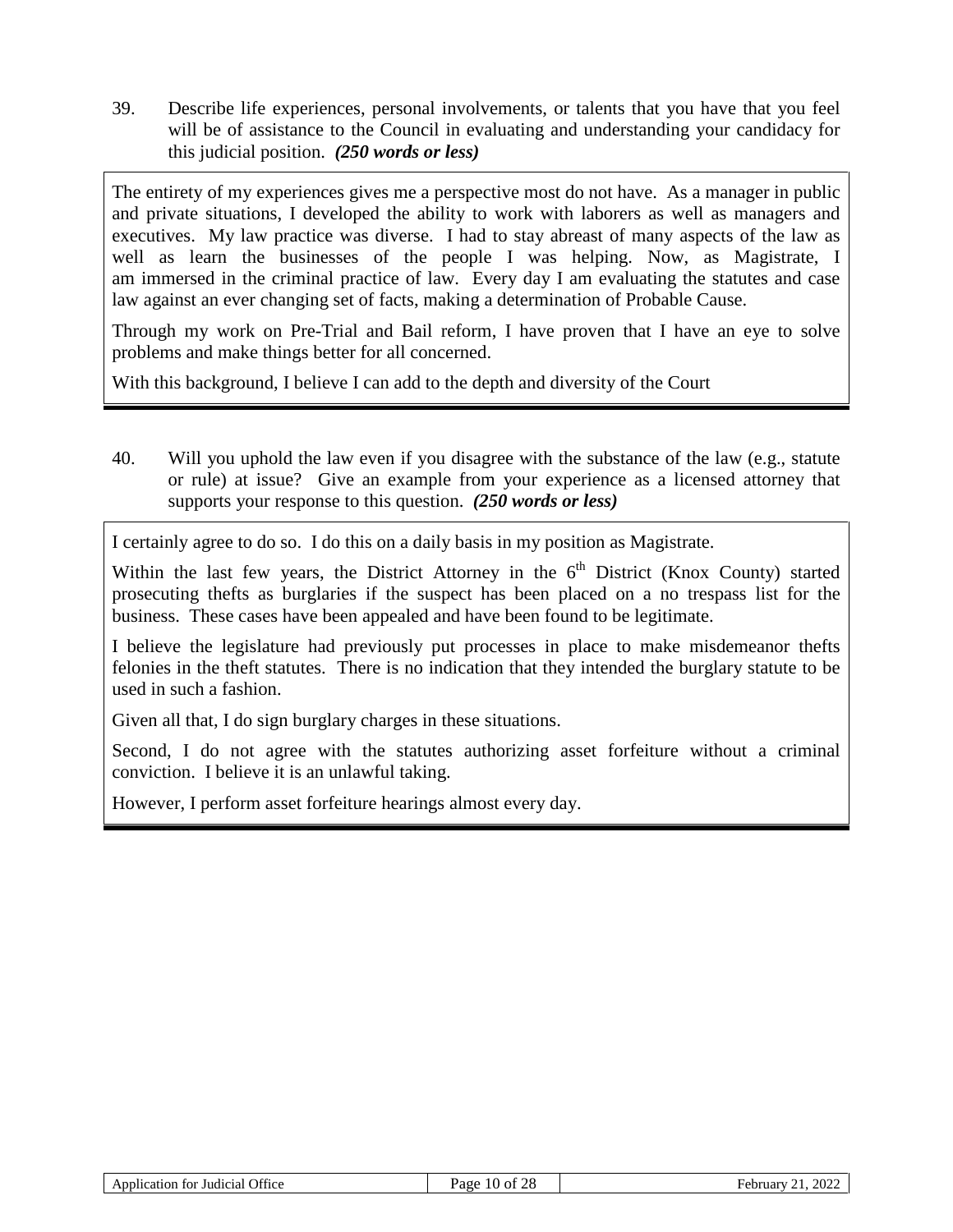#### *REFERENCES*

41. List five (5) persons, and their current positions and contact information, who would recommend you for the judicial position for which you are applying. Please list at least two persons who are not lawyers. Please note that the Council or someone on its behalf may contact these persons regarding your application.



| $\sim$<br>Office<br>Judicial<br>plication<br>tor | $\bigcap$<br>$\Omega^*$<br>120x<br>яσє<br>. . | 2022<br><b>rebruar</b><br>__ |
|--------------------------------------------------|-----------------------------------------------|------------------------------|
|                                                  |                                               |                              |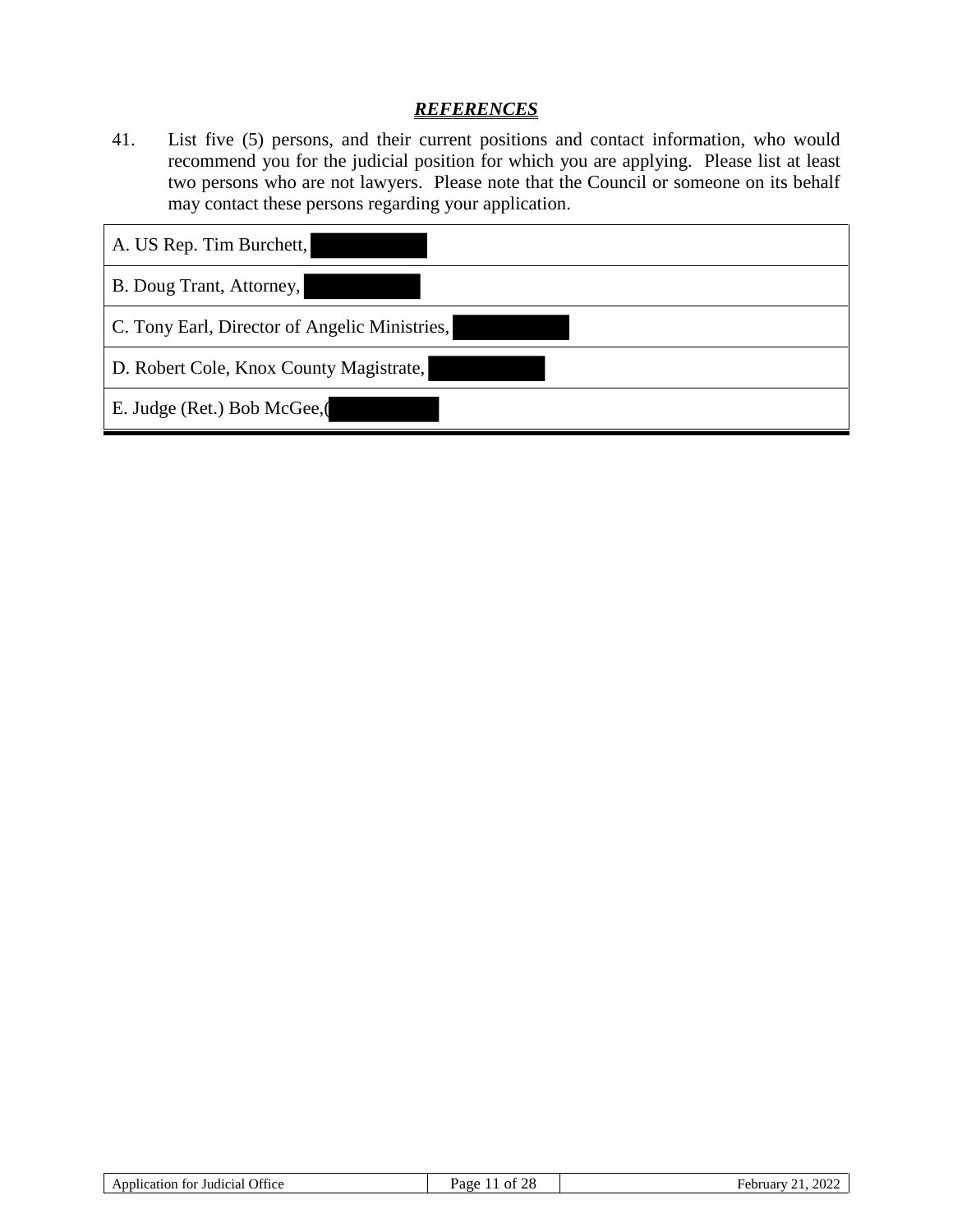#### *AFFIRMATION CONCERNING APPLICATION*

Read, and if you agree to the provisions, sign the following:

I have read the foregoing questions and have answered them in good faith and as completely as my records and recollections permit. I hereby agree to be considered for nomination to the Governor for the office of Judge of the [Court] Court of Criminal Appeals, Eastern Section\_\_\_\_\_\_\_\_\_\_\_\_ of Tennessee, and if appointed by the Governor and confirmed, if applicable, under Article VI, Section 3 of the Tennessee Constitution, agree to serve that office. In the event any changes occur between the time this application is filed and the public hearing, I hereby agree to file an amended application with the Administrative Office of the Courts for distribution to the Council members.

I understand that the information provided in this application shall be open to public inspection upon filing with the Administrative Office of the Courts and that the Council may publicize the names of persons who apply for nomination and the names of those persons the Council nominates to the Governor for the judicial vacancy in question.

Dated: February 17 , 2022.

Signature

When completed, return this application to Ceesha Lofton, Administrative Office of the Courts, 511 Union Street, Suite 600, Nashville, TN 37219.

| Office<br>tor<br>plication<br>Judicial<br>ADI<br>______ | ിറ<br>O1<br>age<br>∠€<br>___<br>$\sim$ | 2022<br>ebruar<br>. |
|---------------------------------------------------------|----------------------------------------|---------------------|
|---------------------------------------------------------|----------------------------------------|---------------------|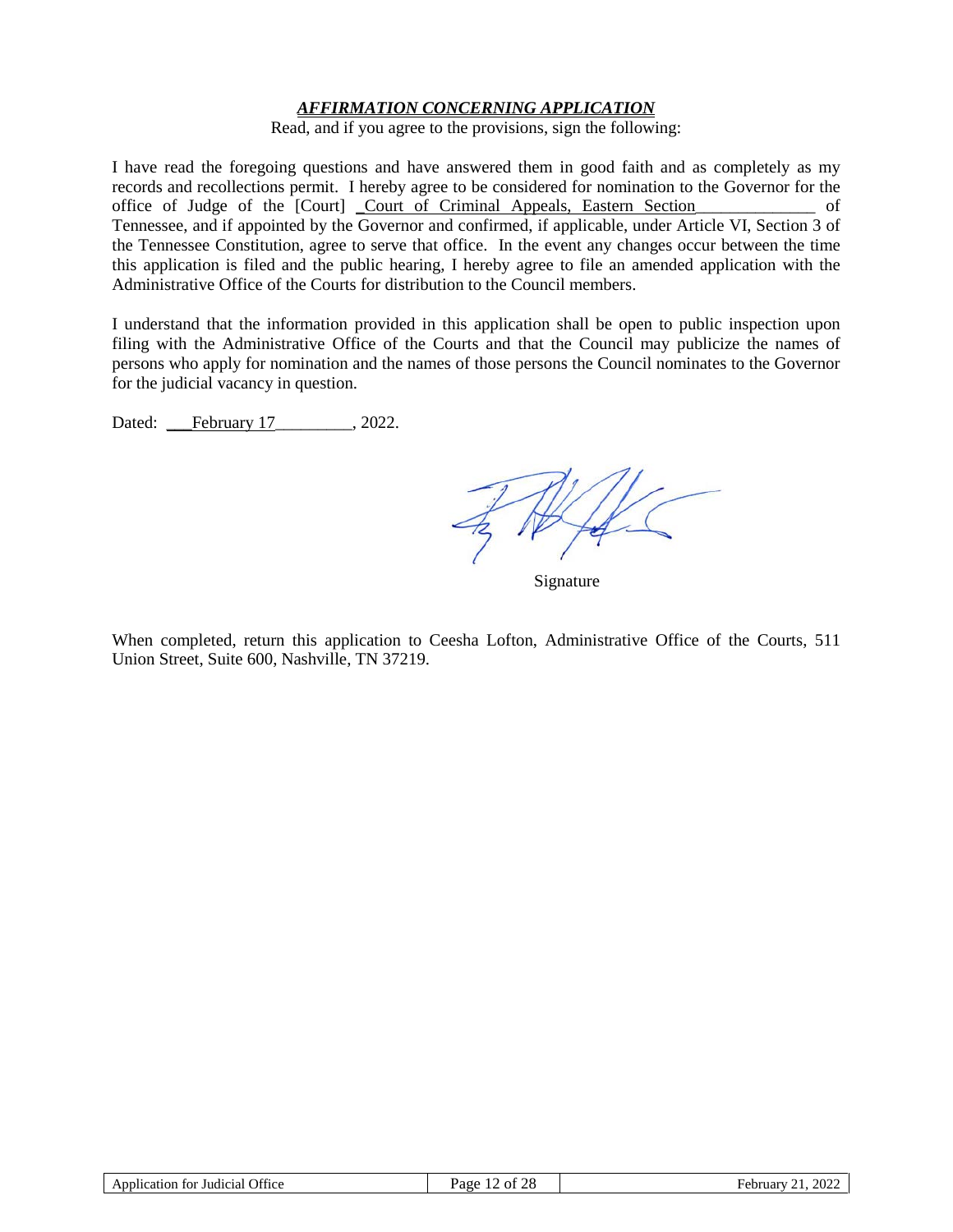

# **THE GOVERNOR'S COUNCIL FOR JUDICIAL APPOINTMENTS ADMINISTRATIVE OFFICE OF THE COURTS**

511 UNION STREET, SUITE 600 NASHVILLE CITY CENTER NASHVILLE, TN 37219

#### **TENNESSEE BOARD OF PROFESSIONAL RESPONSIBILITY TENNESSEE BOARD OF JUDICIAL CONDUCT AND OTHER LICENSING BOARDS**

## **WAIVER OF CONFIDENTIALITY**

I hereby waive the privilege of confidentiality with respect to any information that concerns me, including public discipline, private discipline, deferred discipline agreements, diversions, dismissed complaints and any complaints erased by law, and is known to, recorded with, on file with the Board of Professional Responsibility of the Supreme Court of Tennessee, the Tennessee Board of Judicial Conduct (previously known as the Court of the Judiciary) and any other licensing board, whether within or outside the State of Tennessee, from which I have been issued a license that is currently active, inactive or other status. I hereby authorize a representative of the Governor's Council for Judicial Appointments to request and receive any such information and distribute it to the membership of the Governor's Council for Judicial Appointments and to the Office of the Governor.

| Ray Hal Jenkins<br>Type or Print Name | Please identify other licensing boards that have<br>issued you a license, including the state issuing<br>the license and the license number. |
|---------------------------------------|----------------------------------------------------------------------------------------------------------------------------------------------|
|                                       |                                                                                                                                              |
| Signature                             |                                                                                                                                              |
| February 17, 2022                     |                                                                                                                                              |
| Date                                  |                                                                                                                                              |
| 019113                                |                                                                                                                                              |
| BPR#                                  |                                                                                                                                              |
|                                       |                                                                                                                                              |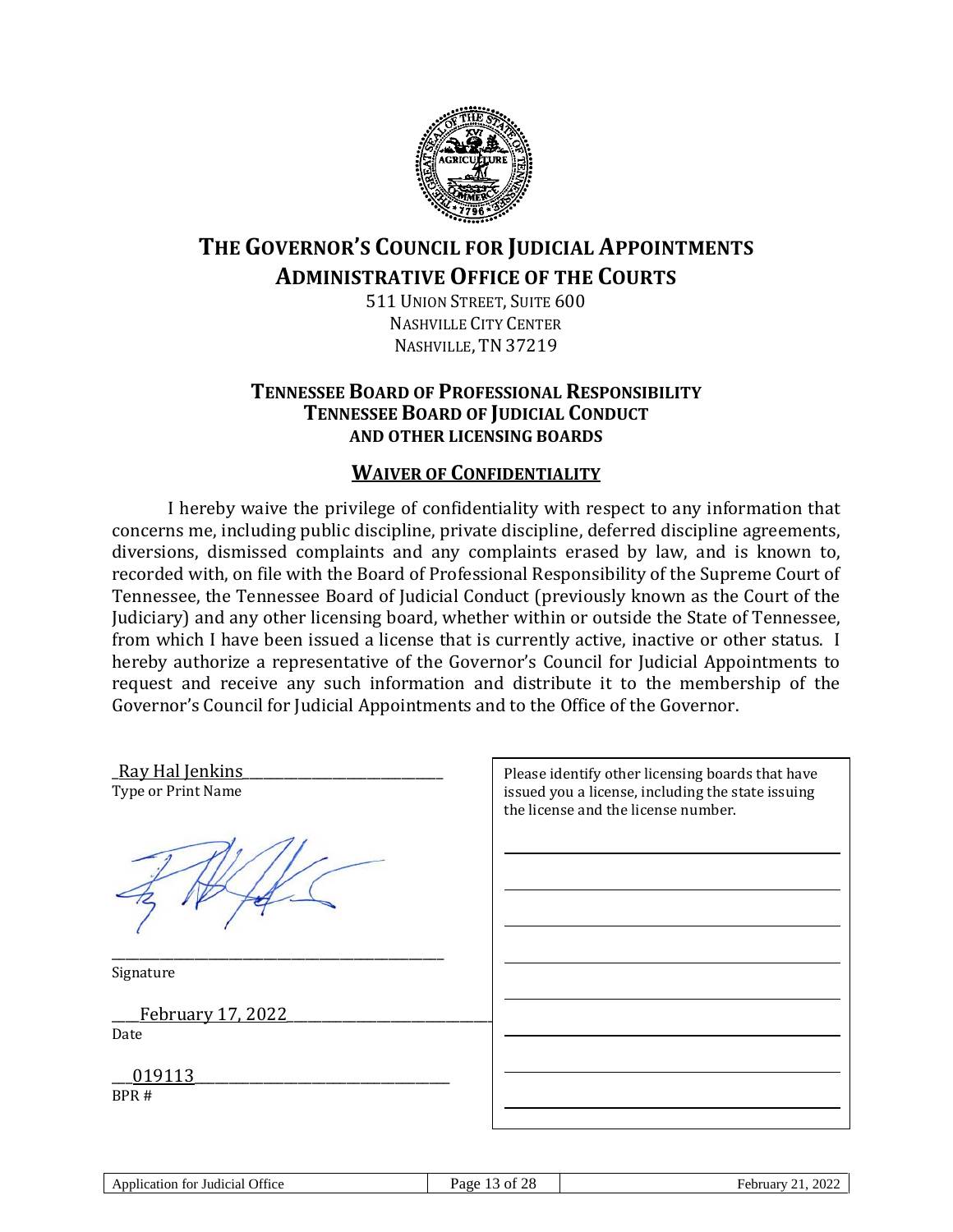| Jttice .<br>tor<br>ıcatıon<br>0.0101<br>Judicial<br>– | $\cdots$<br><b>.</b><br>ωı<br>$\sim$ $\sim$ $\sim$ $\sim$ $\sim$ | 202<br>cbruar <sup>-</sup><br>. |
|-------------------------------------------------------|------------------------------------------------------------------|---------------------------------|
|                                                       |                                                                  |                                 |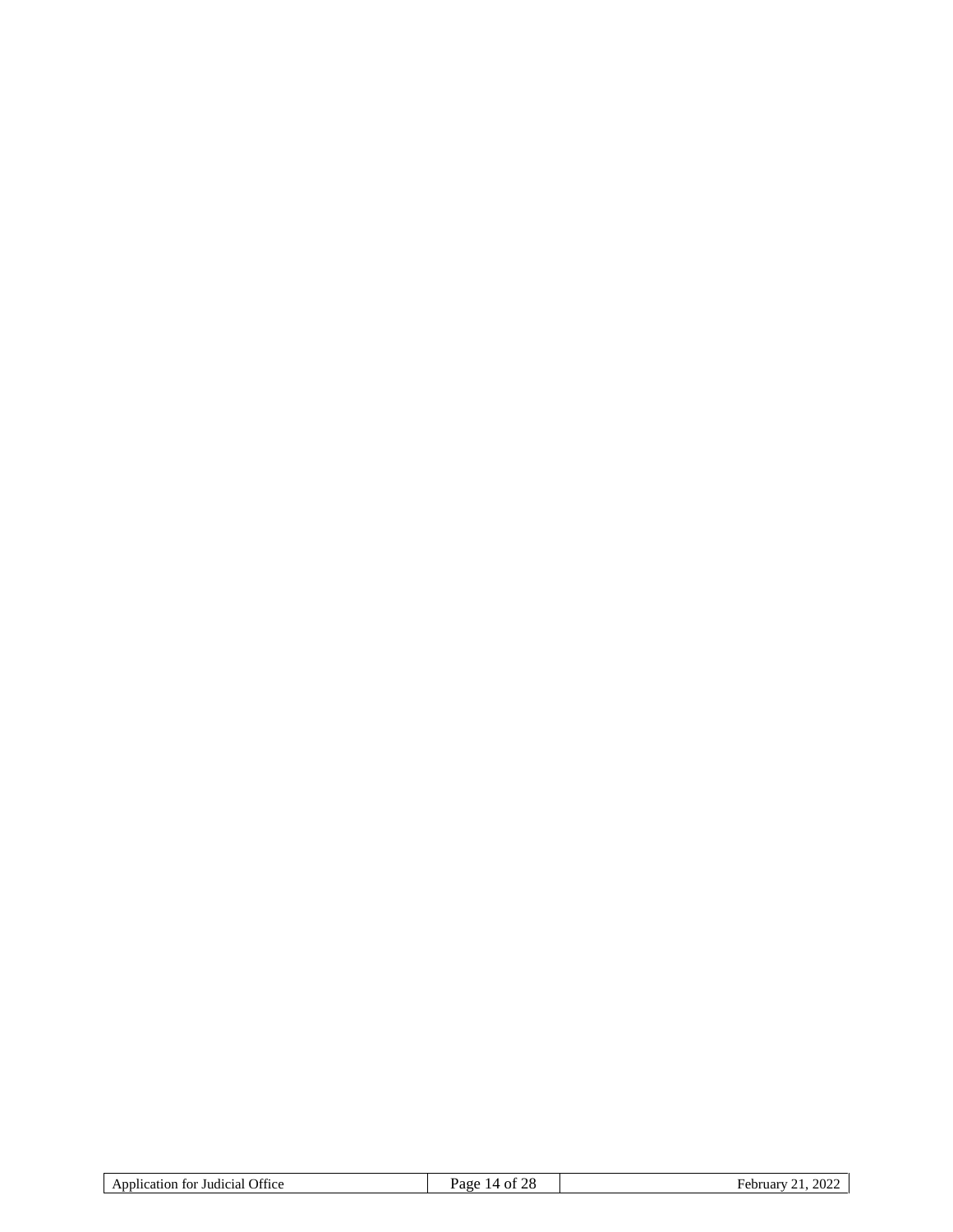#### *WRITING EXAMPLES*

## **IN THE CHANCERY COURT FOR THE SIXTH JUDICIAL DISTRICT AT KNOX COUNTY, TENNESSEE**

| No.178387-3 |
|-------------|

# **BRIEF IN SUPPORT OF DEFENDANT'S RESPONSE TO PLAINTIFF'S MOTION TO ALTER AND AMEND & MOTION TO DISMISS**

In support of Defendant's Response, Defendants respectfully offer:

# **I MOTION TO ALTER OR AMEND GARNISHMENT**

On September 11, 2017, The Court ordered the Garnishment action filed by Plaintiff QUASHED. In doing so, The Court rightly reminded Plaintiff that the original judgment in this case allowed for recovery ONLY from Mrs. Longworth's interest in the house and property on Wilnoty Drive.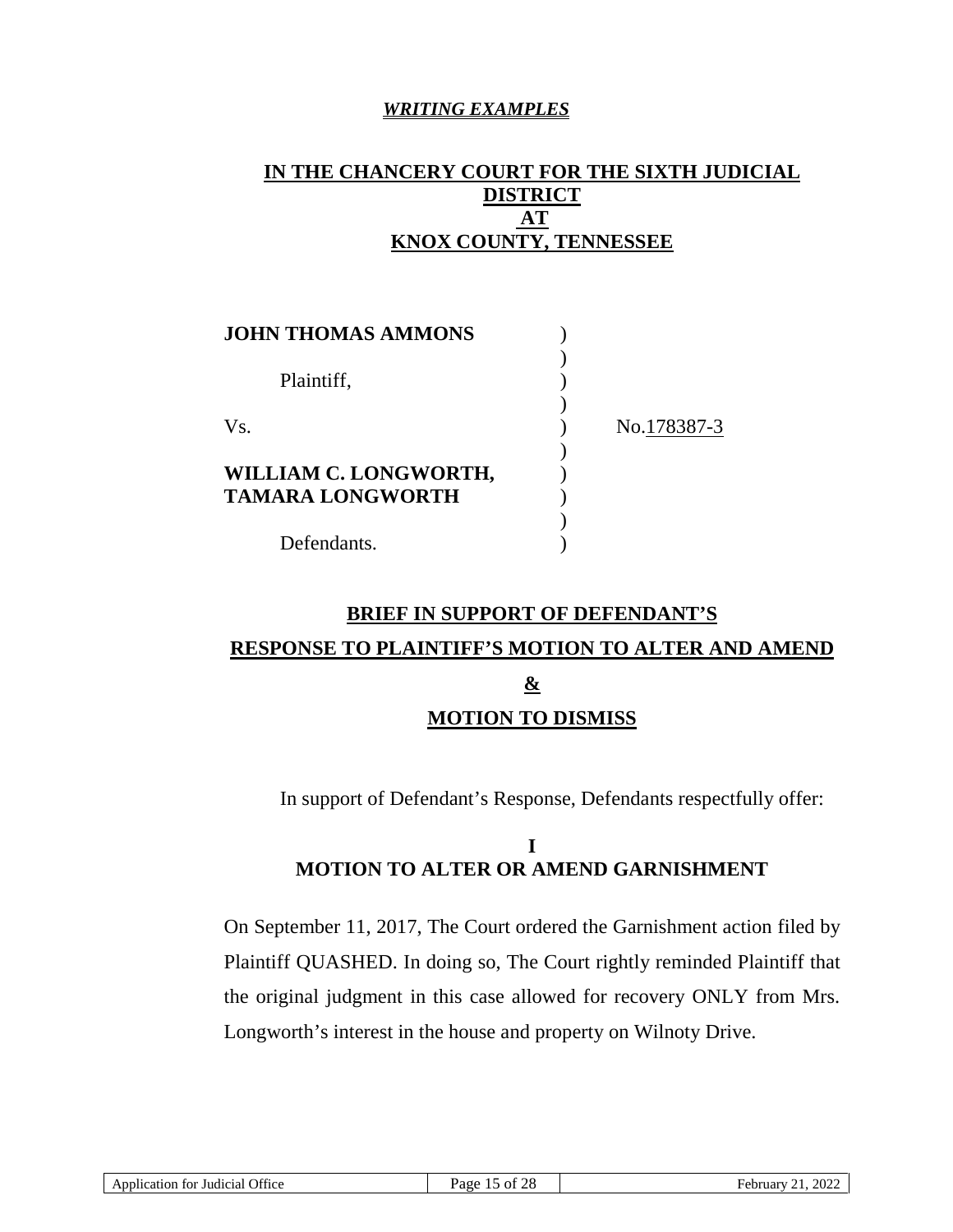Plaintiff's Motion to Alter or Amend challenges The Court's action by claiming Mrs. Longworth has no interest in the Wilnoty property. Whether true or not, this would not affect the Order in the Garnishment action. The Court's original order was valid and remain so today. The Court rightly quashed the Garnishment action as not conforming to the original order and, respectfully, should deny Plaintiff's Motion to alter or Amend that decision

#### **II**

#### **MOTION TO ALTER OR AMEND ORIGINAL ORDER**

On September 2, 2011, this Court found Mrs. Tamara Longworth responsible to repay a loan to Plaintiff. Notably, the Court did not find Mr. William Longworth responsible. The Court acknowledged the difficulty Plaintiff might have in executing on its Order, given the Tenants by the Entirety issues at that time:

"So through either an equitable or legal theory, the Court believes that a judgment against Mrs. Longworth should go down in the amount of \$193,000, secured by a judgment lien against the Wilnoty Drive house. I'm not today going to order a sale of that house. I'll let the parties try to work that out, how that will be executed upon or sold; that the Court believes that a judgement in that amount, secured by that house and that house only. The testimony also seems to be that Mr. Ammons was willing to take a loss on this deal; if the house sold for less than the \$193,000 and he was land marked, and the Court's going to enforce that as well. So, the \$193,000 is solely owned by a judgment lien against the Wilnoty Drive house, and I'll let you counsel decide how you're going to execute against the Wilnoty Drive house, and I'll let you counsel decide how you're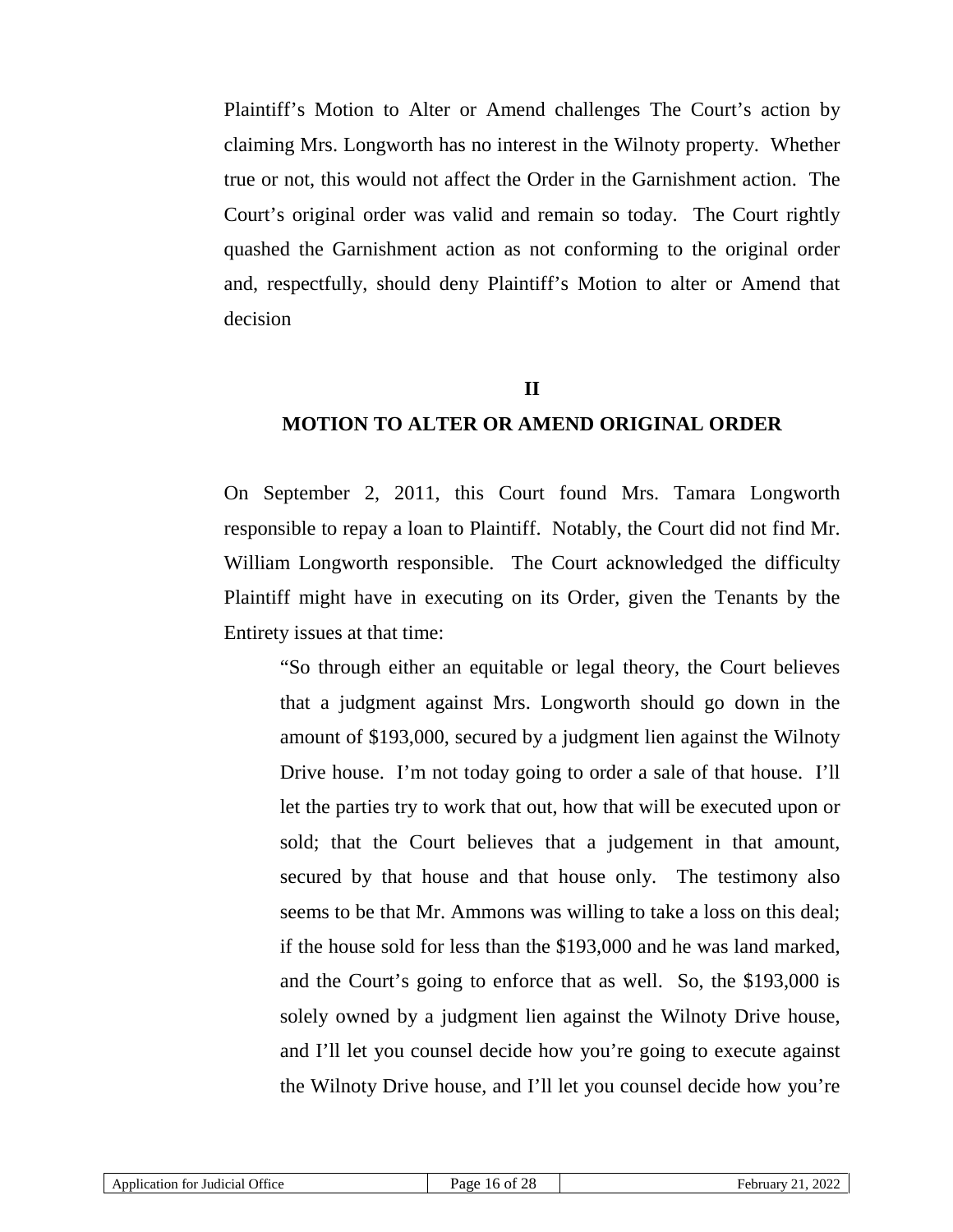going to enforce that judgment lien. … That gets into the question of tenancy by the entireties and a whole lot of other questions that I know I'm not ready, willing or able to answer today. When we get to the point of  $-$  if the Court has to intervene any further, to figure out how to enforce this money judgment, we'll take that up at that time. Right now, I'm saying there's a \$193,000 possession Judgement against Mrs. Longworth that's secured by her interest or half interest, I don't know. I'll let you guys work that out, or we'll take that up another day, all right?"

#### -Memorandum Opinion

On February 6, 2012, The Court heard and denied Plaintiff's Motion to Alter or Amend. There was no appeal. To emphasize, there was NO appeal as proscribed by the Tennessee Rules of Civil Procedure. The judgment became final, again, according to TRCP.

In the intervening years, Plaintiff has tried to skirt the judgment, due to the difficulty of execution. First by filing a lien against the Longworth's home on Nichols Drive. In that action, The Court found that the lien against any other property than the Wilnoty property was improper.

Next, the Plaintiff filed a Motion to Sell. After hearing arguments, The Court declined to grant the Motion, again citing Tenants by the Entireties and the issue of satisfying the judgment against Mrs. Longworth without disturbing Mr. Longworth's interest in the Wilnoty property. In that case, The Court suggested Plaintiff's attorney research the issues of Transmutation and Commingling and return to the court. Since that time, Plaintiff has submitted no further filings nor has he requested any discovery.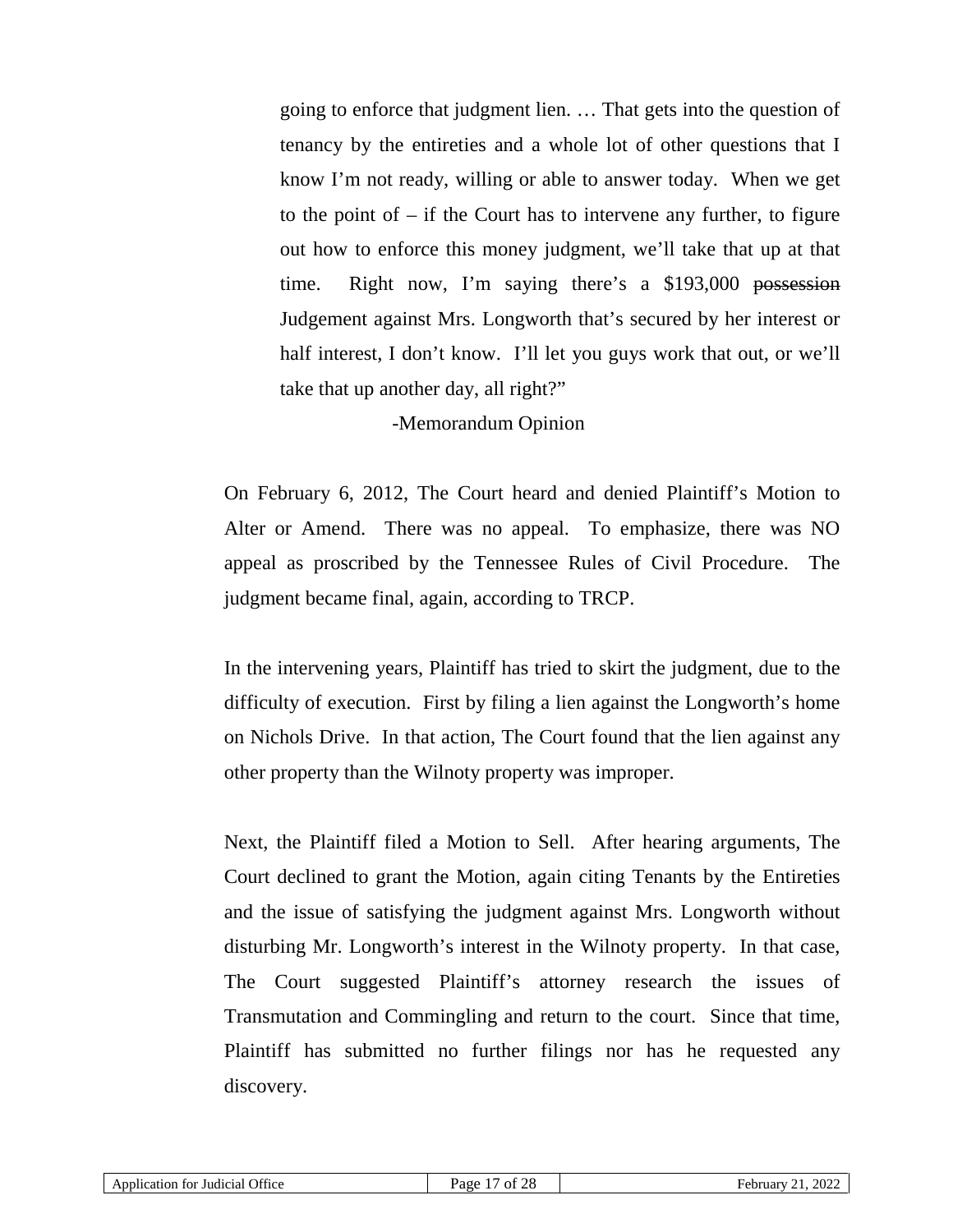Finally, Plaintiff filed the aforementioned Garnishment action against Mrs. Longworth's earnings as a Realtor. As discussed *infra*, The Court rightly quashed that action.

Now, Plaintiff comes before The Court, asking to Alter, Amend, Revise or Reconsider Judgements or Orders. With respect to the Plaintiff's attorneys, this "Omnibus Motion" is all over the place. Plaintiff seems to want to revisit the judgment of September 2, 2011. As justification, Plaintiff seems to argue The Court erred in restricting Plaintiff's recovery to Mrs. Longworth's interest in Wilnoty since, in the Plaintiff's argument, she has no interest in the Wilnoty Property.

In support of its argument, Plaintiff submits an Affidavit of James E. Bondurant Jr. Apparently, Mr. Bondurant did a title search on the Wilnoty property in 2014. His conclusion is that, since Mrs. Longworth is not on the recorded deed to the property, she has no interest in the property.

Mr. Bondurant makes several conclusory statements about Tenants by the Entirety, but makes no reference to statute or case law to support his conclusions. I assume Mr. Bondurant's Affidavit is submitted as expert opinion. Having not had the opportunity to cross examine Mr. Bondurant, Defendant respectfully request the Court reject the Affidavit as authority.

Since Plaintiff has consistently ignored the Court's admonition to "provide more proof" with regard to Tenants by the Entirety, Transmutation, and Commingling, I will address it here.

#### **Transmutation & Commingling**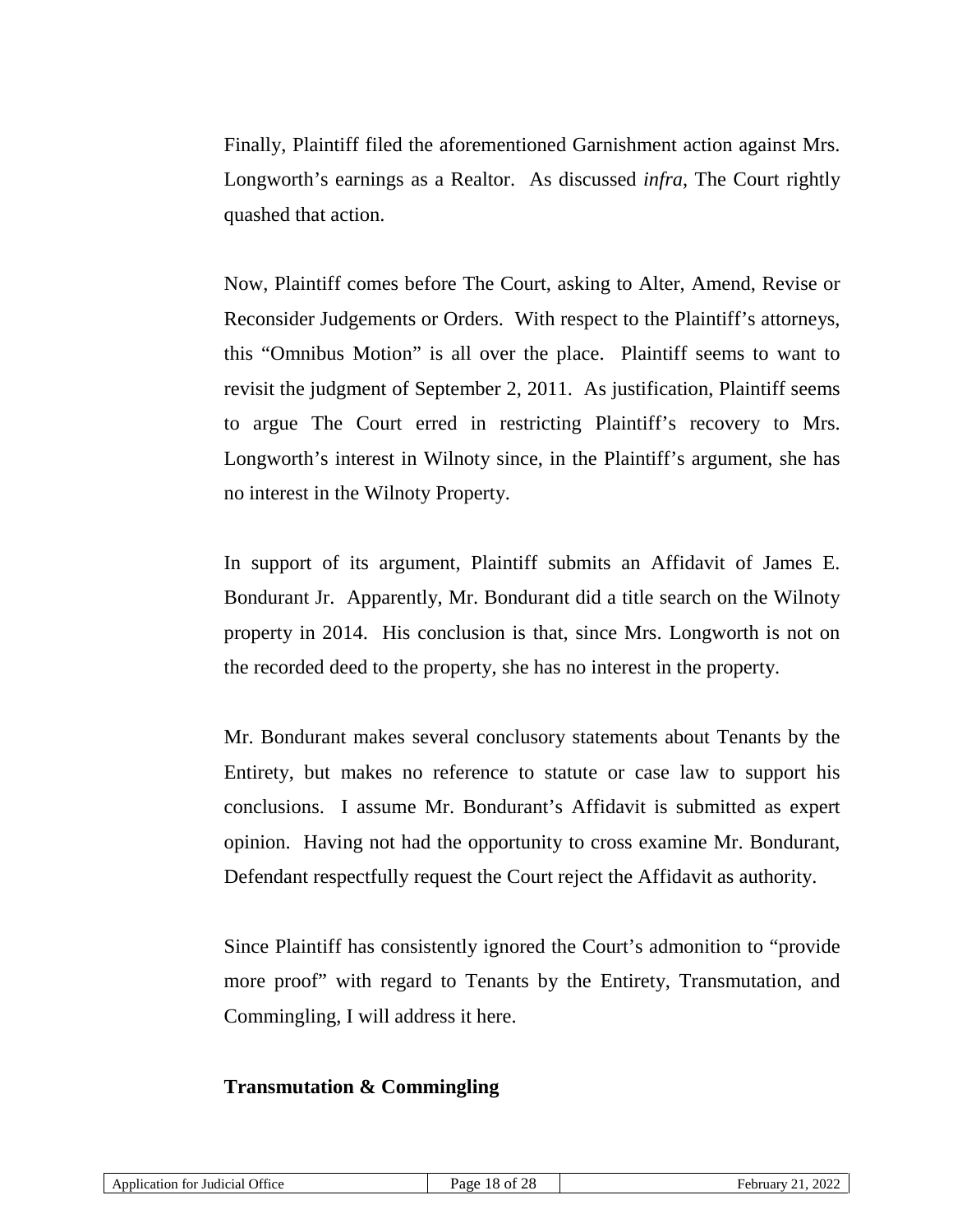"Separate property can become marital property subject to division, however, through the doctrine of transmutation. When the parties treat separate property in a way that manifests an intent that the property become marital property, transmutation occurs." *[Woodward v. Woodward](https://1.next.westlaw.com/Link/Document/FullText?findType=Y&serNum=2012237317&pubNum=0004644&originatingDoc=I23c833e05e4b11e6a73ccd89c92ec965&refType=RP&fi=co_pp_sp_4644_829&originationContext=document&transitionType=DocumentItem&contextData=(sc.Search)#co_pp_sp_4644_829)*, 240 [S.W.3d 825, 829 \(Tenn. 2007\)](https://1.next.westlaw.com/Link/Document/FullText?findType=Y&serNum=2012237317&pubNum=0004644&originatingDoc=I23c833e05e4b11e6a73ccd89c92ec965&refType=RP&fi=co_pp_sp_4644_829&originationContext=document&transitionType=DocumentItem&contextData=(sc.Search)#co_pp_sp_4644_829). Further,

"In addition to the provisions of [Tenn.Code Ann. § 36–4–](http://www.westlaw.com/Link/Document/FullText?findType=L&pubNum=1000039&cite=TNSTS36-4-121&originatingDoc=I4eb181abe7d011d9b386b232635db992&refType=SP&originationContext=document&vr=3.0&rs=cblt1.0&transitionType=DocumentItem&contextData=(sc.Search)#co_pp_3fed000053a85)  $121(b)(1)(b)$ , courts in Tennessee have recognized two methods by which separate property may be converted into marital property: commingling and transmutation. Although this Court previously has not addressed commingling and transmutation, several opinions of the Court of Appeals have explained the concepts as follows:

"[S]eparate property becomes marital property [by commingling] if inextricably mingled with marital property or with the separate property of the other spouse. If the separate property continues to be segregated or can be traced into its product, commingling does not occur.... [Transmutation] occurs when separate property is treated in such a way as to give evidence of an intention that it become marital property.... The rationale underlying these doctrines is that dealing with property in these ways creates a rebuttable presumption of a gift to the marital estate. This presumption is based also upon the provision in many marital property statutes that property acquired during the marriage is presumed to be marital. The presumption can be rebutted by evidence of circumstances or communications clearly indicating an intent that the property remain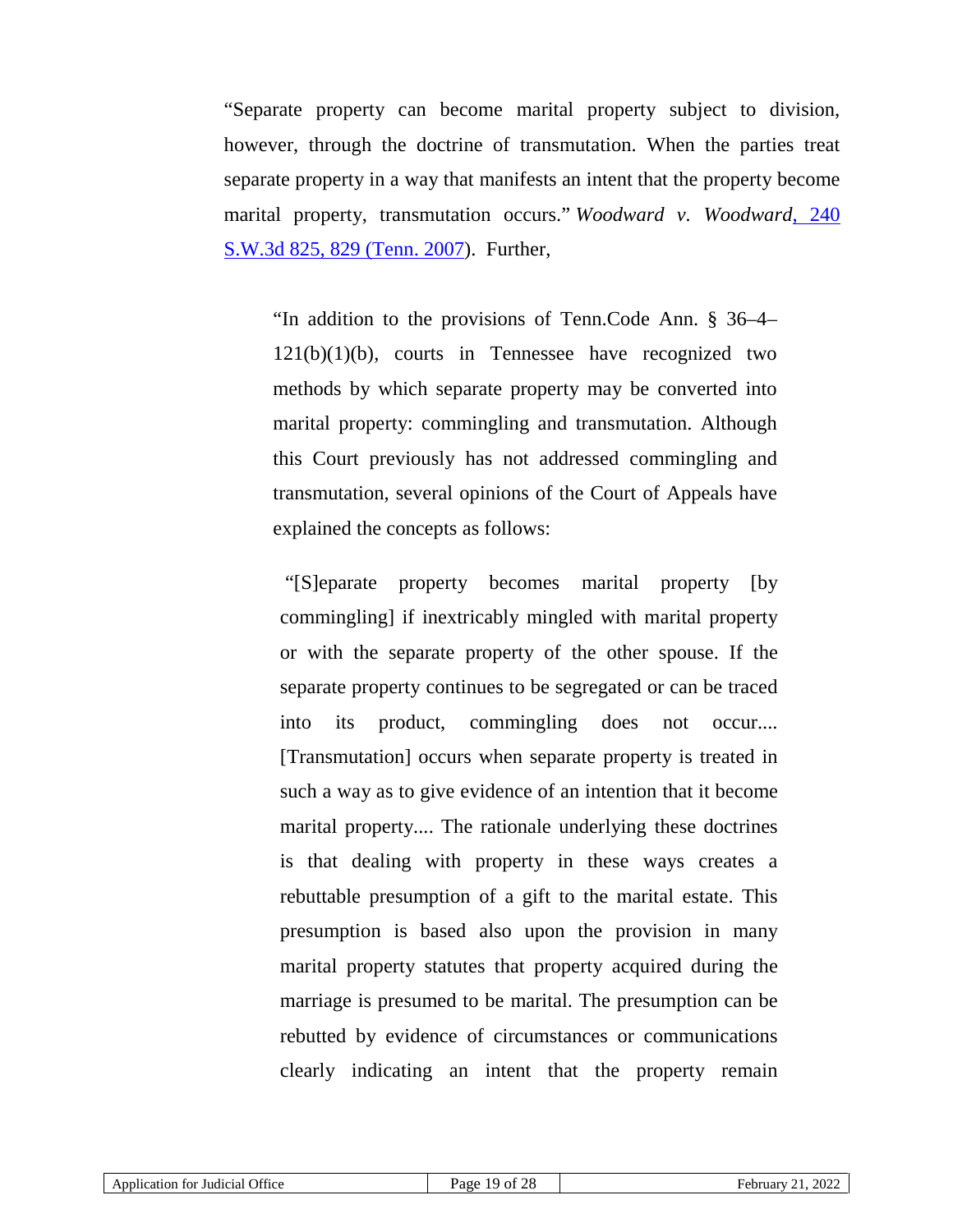separate.""

Langschmidt v. Langschmidt, 81 S.W.3d 741, 2002 page 747 quoting:

2 Homer H. Clark, *The Law of Domestic Relations in the United States* § 16.2 at 185 (2d ed.1987); *[Lewis v. Frances,](http://www.westlaw.com/Link/Document/FullText?findType=Y&serNum=2001193413&pubNum=0000999&originatingDoc=I4eb181abe7d011d9b386b232635db992&refType=RP&originationContext=document&vr=3.0&rs=cblt1.0&transitionType=DocumentItem&contextData=(sc.Search))* [No. M1998–00946–COA–R3–CV, 2001 WL 219662, at \\*8,](http://www.westlaw.com/Link/Document/FullText?findType=Y&serNum=2001193413&pubNum=0000999&originatingDoc=I4eb181abe7d011d9b386b232635db992&refType=RP&originationContext=document&vr=3.0&rs=cblt1.0&transitionType=DocumentItem&contextData=(sc.Search))  [2001 Tenn.App. LEXIS 140, at \\*24–25 \(Tenn.Ct.App.](http://www.westlaw.com/Link/Document/FullText?findType=Y&serNum=2001193413&pubNum=0000999&originatingDoc=I4eb181abe7d011d9b386b232635db992&refType=RP&originationContext=document&vr=3.0&rs=cblt1.0&transitionType=DocumentItem&contextData=(sc.Search))  [March 7, 2001\),](http://www.westlaw.com/Link/Document/FullText?findType=Y&serNum=2001193413&pubNum=0000999&originatingDoc=I4eb181abe7d011d9b386b232635db992&refType=RP&originationContext=document&vr=3.0&rs=cblt1.0&transitionType=DocumentItem&contextData=(sc.Search)) *perm. app. denied* (Tenn. Oct. 8, 2001); *Sartain v. Sartain,* [03A01–9707–CH–00297, 1998 WL](http://www.westlaw.com/Link/Document/FullText?findType=Y&serNum=1998221725&pubNum=0000999&originatingDoc=I4eb181abe7d011d9b386b232635db992&refType=RP&originationContext=document&vr=3.0&rs=cblt1.0&transitionType=DocumentItem&contextData=(sc.Search))  [751462, at \\*4, 1998 Tenn.App. LEXIS 722, at \\*9](http://www.westlaw.com/Link/Document/FullText?findType=Y&serNum=1998221725&pubNum=0000999&originatingDoc=I4eb181abe7d011d9b386b232635db992&refType=RP&originationContext=document&vr=3.0&rs=cblt1.0&transitionType=DocumentItem&contextData=(sc.Search))  [\(Tenn.Ct.App. Oct. 29, 1998\);](http://www.westlaw.com/Link/Document/FullText?findType=Y&serNum=1998221725&pubNum=0000999&originatingDoc=I4eb181abe7d011d9b386b232635db992&refType=RP&originationContext=document&vr=3.0&rs=cblt1.0&transitionType=DocumentItem&contextData=(sc.Search)) *[Hofer v. Hofer,](http://www.westlaw.com/Link/Document/FullText?findType=Y&serNum=1997044680&pubNum=0000999&originatingDoc=I4eb181abe7d011d9b386b232635db992&refType=RP&originationContext=document&vr=3.0&rs=cblt1.0&transitionType=DocumentItem&contextData=(sc.Search))* No. 02A01– [9510–CH–00210, 1997 WL 39503, at \\*3–4, 1997 Tenn.App.](http://www.westlaw.com/Link/Document/FullText?findType=Y&serNum=1997044680&pubNum=0000999&originatingDoc=I4eb181abe7d011d9b386b232635db992&refType=RP&originationContext=document&vr=3.0&rs=cblt1.0&transitionType=DocumentItem&contextData=(sc.Search))  [LEXIS 74, at \\*8 \(Tenn.Ct.App. February 3, 1997\);](http://www.westlaw.com/Link/Document/FullText?findType=Y&serNum=1997044680&pubNum=0000999&originatingDoc=I4eb181abe7d011d9b386b232635db992&refType=RP&originationContext=document&vr=3.0&rs=cblt1.0&transitionType=DocumentItem&contextData=(sc.Search)) *[Pope v.](http://www.westlaw.com/Link/Document/FullText?findType=Y&serNum=1988094773&pubNum=0000999&originatingDoc=I4eb181abe7d011d9b386b232635db992&refType=RP&originationContext=document&vr=3.0&rs=cblt1.0&transitionType=DocumentItem&contextData=(sc.Search))  Pope,* [No. 88–58–II, 1988 WL 74615, at \\*3, 1988 Tenn.App.](http://www.westlaw.com/Link/Document/FullText?findType=Y&serNum=1988094773&pubNum=0000999&originatingDoc=I4eb181abe7d011d9b386b232635db992&refType=RP&originationContext=document&vr=3.0&rs=cblt1.0&transitionType=DocumentItem&contextData=(sc.Search))  [LEXIS 449, at \\*7–8 \(Tenn.Ct.App. July 20, 1988\).](http://www.westlaw.com/Link/Document/FullText?findType=Y&serNum=1988094773&pubNum=0000999&originatingDoc=I4eb181abe7d011d9b386b232635db992&refType=RP&originationContext=document&vr=3.0&rs=cblt1.0&transitionType=DocumentItem&contextData=(sc.Search))

Further, Preston v. Smith, 41 Tenn.App. 222, page 239(1955) quoting American Law of Property, Vol. II, Sec. 6.6, page 25, as quoted in the brief of counsel for complainants, it is said:

'Today, tenancy by the entirety arises only when the grantor or testator intends that it should. Husband and wife take as tenants in common or joint tenants if the conveyance so indicates. If the conveyance is to the husband and wife without any affirmative expression of how they are to take, there is a presumption that they take by the entirety.'

William Longworth acquired the Wilnoty property in 1999. Upon their marriage in 1999, Mr. and Mrs. Longworth lived in the Wilnoty house as

| <b>CONTRACTOR</b><br>ንበነ<br>-<br>Jttice<br>$-0.0132222$<br>`сіат<br>Judi<br>AD<br>TO1<br>•л ста<br>ıa<br>___<br>.<br>$\sim$ $\sim$ $\sim$ $\sim$ |
|--------------------------------------------------------------------------------------------------------------------------------------------------|
|--------------------------------------------------------------------------------------------------------------------------------------------------|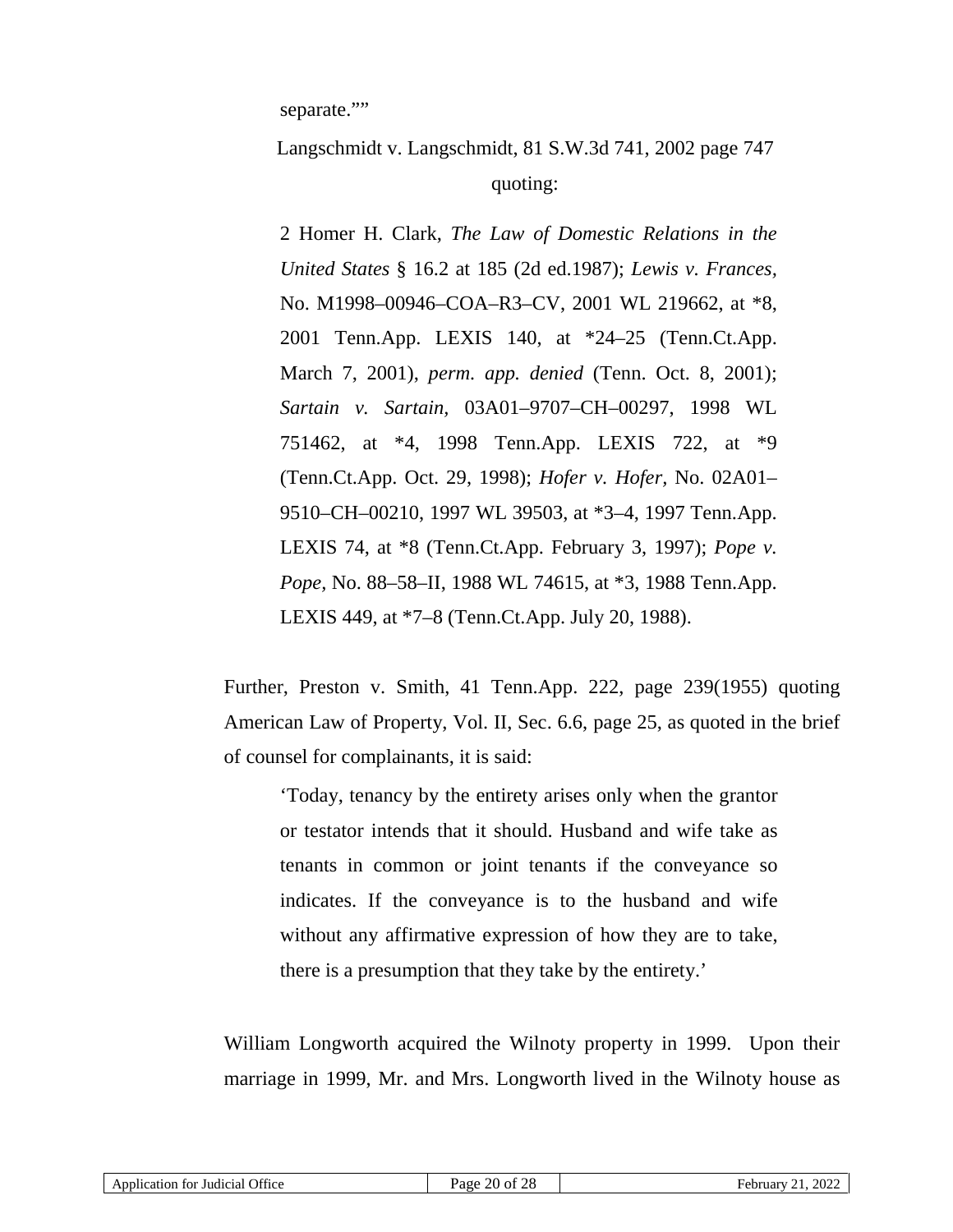husband and wife and the Wilnoty property was treated as their marital home. They raised their 3 children there, as well as Mrs. Longworth's child from a previous marriage. Mrs. Longworth lived in the home, providing support to Mr. Longworth and her family for 10 years, until 2009 when they moved to their current residence.

During that time, Mr. and Mrs. Longworth borrowed against the property at least six (6) times. BOTH Mr. and Mrs. Longworth signed the Trust Deeds as Grantor, reference Exhibits A-F. This information was gathered pursuant to a 5-minute phone conversation with the Deputy Knox County Register of Deeds. While the Trust Deeds may not conclusively establish a Tenancy by the Entireties, it is a further demonstration by Mr. Longworth to treat the property as a marital asset. The estimated value of the property when Mr. Longworth acquired it was approximately \$93,000. While the Longworth family occupied the family home, its value improved to over \$200,000. This increase in value includes improvements made to the home with family assets as well as the substantial contributions of both Mr. and Mrs. Longworth in maintaining the property.

In determining whether separate property has become marital property, TENN CODE ANN §36-4.121(b)(D) offers this definition of "substantial contribution":

As used in this subsection (b), "substantial contribution" may include, but not be limited to, the direct or indirect contribution of a spouse as homemaker, wage earner, parent or family financial manager, together with such other factors as the court having jurisdiction thereof may determine;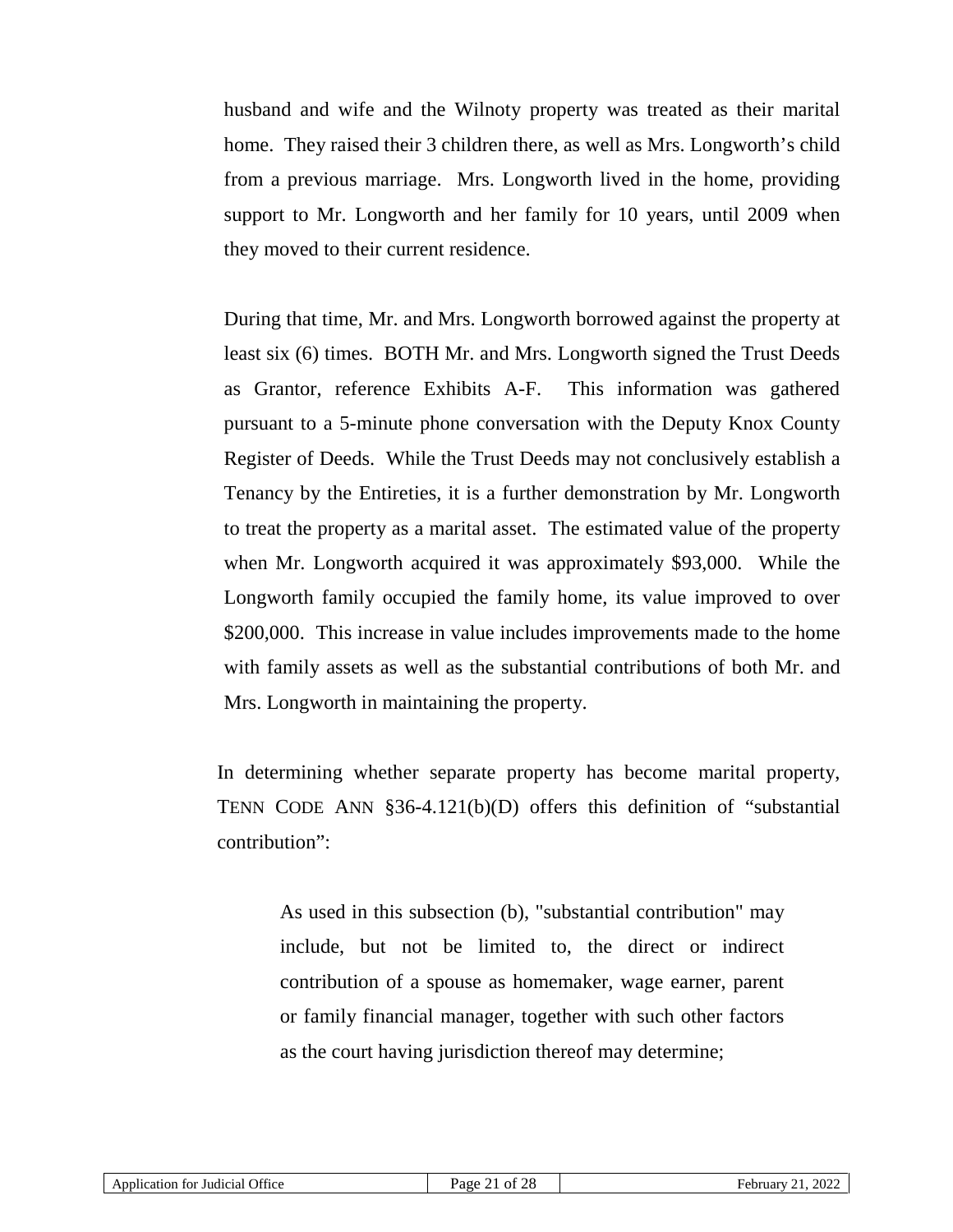There is no question that Mrs. Longworth in her role as homemaker and parent made substantial contributions to the Wilnoty property within the contemplation of the statutory definition as well as the cases cited.

#### Also of note:

"A "[t]enancy by the entirety is a form of property ownership unique to married persons." Catt v. Catt, 866 S.W.2d 570, 573 (Tenn. Ct. App. 1993). Under this form of ownership, "each party owns the whole, and on death of one of the parties, the survivor takes no new title or estate because the survivor is in possession of the whole from its inception." Id. (citation omitted). "[I]t is well-settled in Tennessee that personal property, as well as realty, may be owned by spouses by the entirety." Id. (citations omitted). Moreover, this Court has previously noted that once a tenancy by the entirety is created, it can only be terminated when "both [spouses] convey, when one spouse dies and the survivor becomes owner of the whole, or when the survivorship is dissolved by divorce and the parties become tenants in common in the property." White v. Watson, 571 S.W.2d 493, 495 (Tenn. Ct. App. 1978)."

For these reasons, the Defendant respectfully requests This Honorable Court to DENY Plaintiff's Omnibus Motion.

#### III

#### MOTION TO SELL

Still unresolved is Plaintiff's MOTION TO SELL the Wilnoty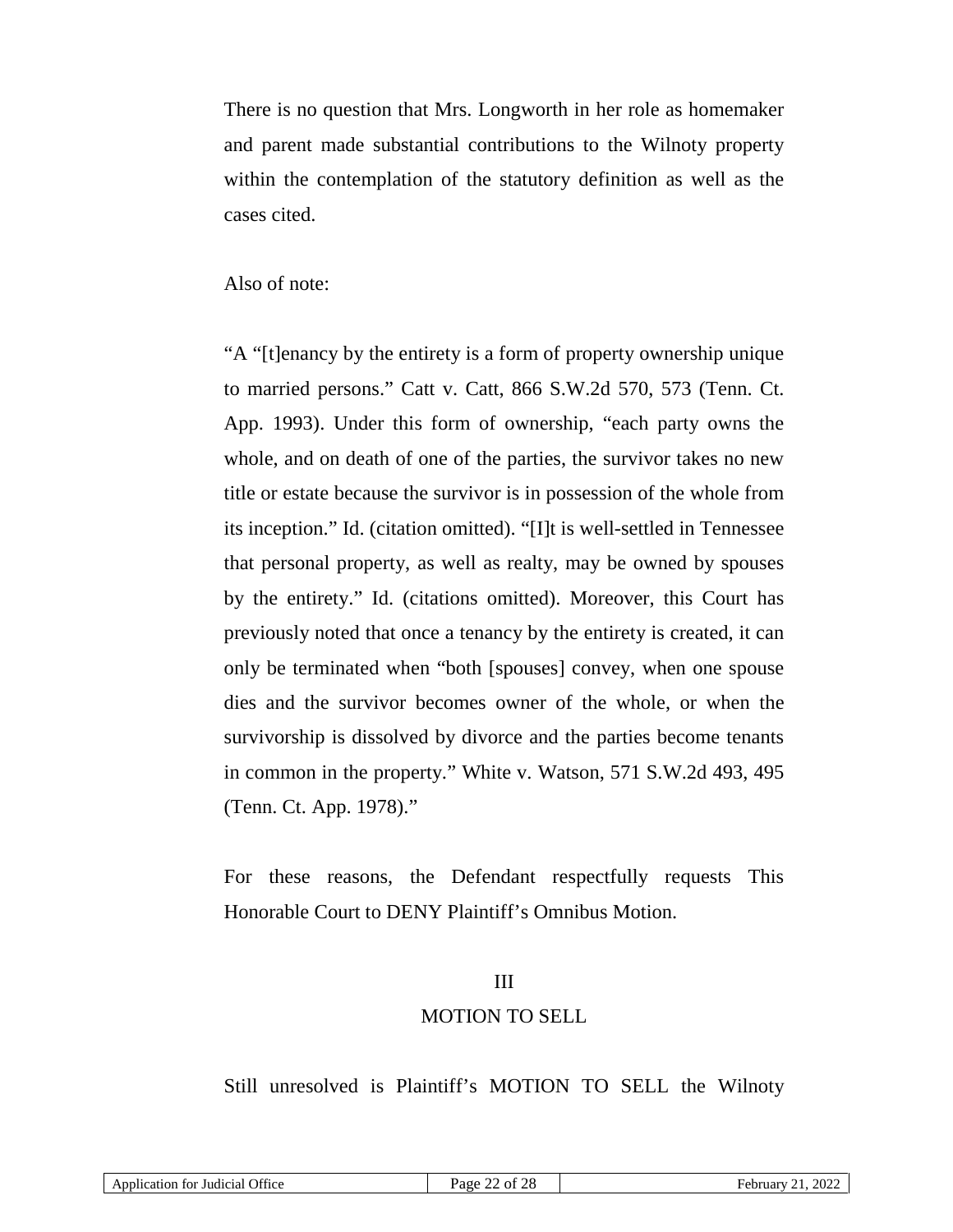Property.

Given that Mr. and Mrs. Longworth own the Wilnoty property as Tenants by the Entirety, to force a sell of that property would work no good for Plaintiff. As noted, *infra*, a conversion of the Entirety from realty to personalty would not change the nature of the property. White v. Watson. Also, "It is well settled in this state that personal property as well as realty may be owned by spouses by the entirety. [Campbell v. Campbell, 167 Tenn. 77, 66 S.W.2d 990](http://www.westlaw.com/Link/Document/FullText?findType=Y&serNum=1934103303&pubNum=713&originatingDoc=I1e6e3439e7a111d98ac8f235252e36df&refType=RP&originationContext=document&vr=3.0&rs=cblt1.0&transitionType=DocumentItem&contextData=(sc.Search))  [\(1934\);](http://www.westlaw.com/Link/Document/FullText?findType=Y&serNum=1934103303&pubNum=713&originatingDoc=I1e6e3439e7a111d98ac8f235252e36df&refType=RP&originationContext=document&vr=3.0&rs=cblt1.0&transitionType=DocumentItem&contextData=(sc.Search)) [Smith v. Haire, 133 Tenn. 343, 181 S.W. 161 \(1915\).](http://www.westlaw.com/Link/Document/FullText?findType=Y&serNum=1915013518&pubNum=712&originatingDoc=I1e6e3439e7a111d98ac8f235252e36df&refType=RP&originationContext=document&vr=3.0&rs=cblt1.0&transitionType=DocumentItem&contextData=(sc.Search))" Griffin v. Prince, 632 S.W.2d 532, 535 (1982)

For these reasons, the Defendant asks that the Plaintiff's MOTION TO SELL be Denied as well.

Respectfully submitted, this  $21<sup>st</sup>$  day of February, 2018,

Ray H. Jenkins, BPR #019113 Attorney for Defendants 9114 Brownlow Newman LN Knoxville, TN 37914 (865) 548-7456

\_\_\_\_\_\_\_\_\_\_\_\_\_\_\_\_\_\_\_\_\_\_\_\_\_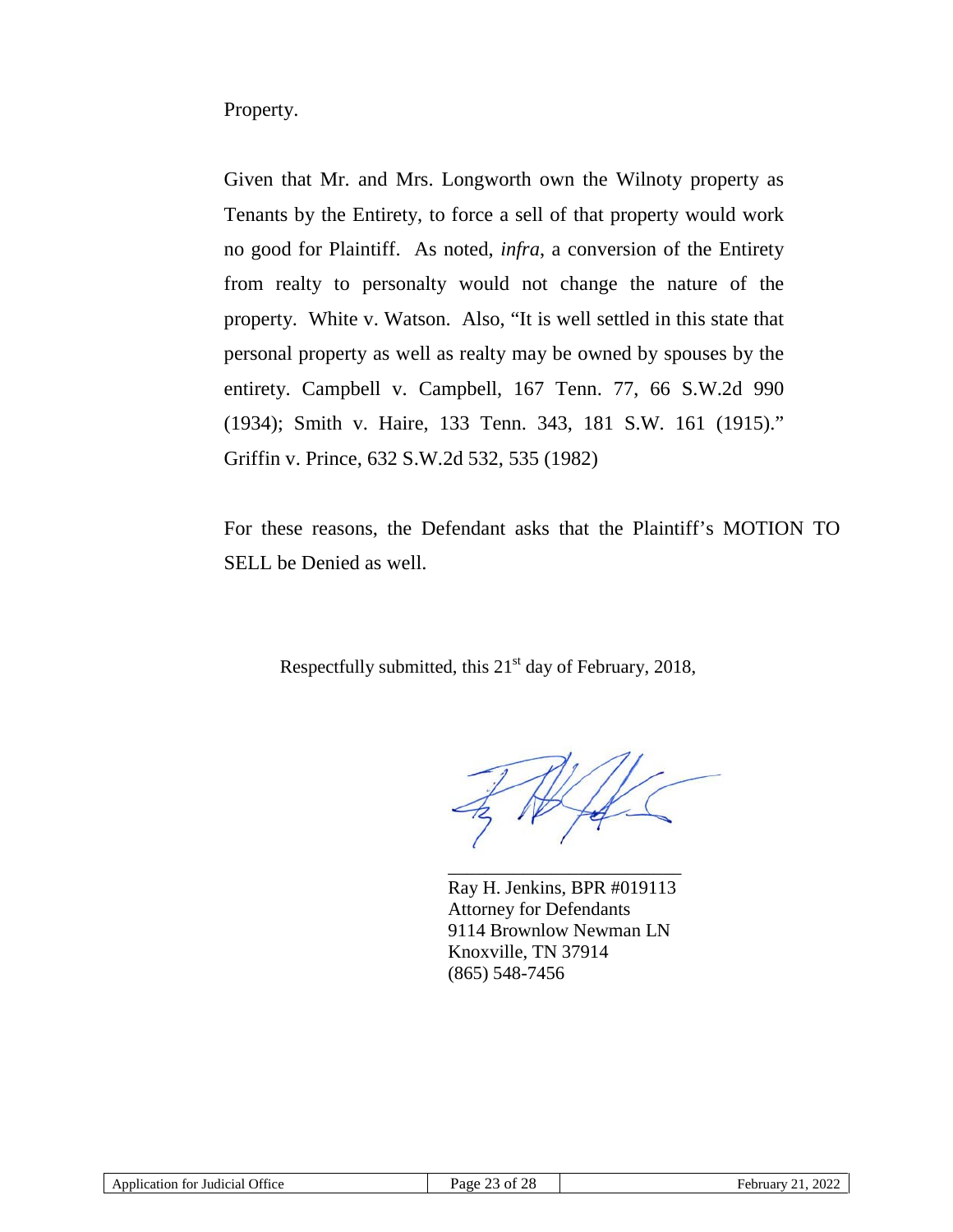## **CERTIFICATE OF SERVICE**

I certify that a true and exact copy of the foregoing provided to the Plaintiff's Attorneys, Douglass Dunn and Donald Vowell this 21<sup>st</sup> day of February, 2018.

Ray H. Jenkins, BPR # 019113

\_\_\_\_\_\_\_\_\_\_\_\_\_\_\_\_\_\_\_\_\_\_\_\_\_

| $\sim$<br>_____<br>. | Office<br>tor<br>plication<br>Judicial<br>ADI | $\cap$<br>$\sim$<br>эσе | 2021<br>ebruar<br>$-0-1$ |
|----------------------|-----------------------------------------------|-------------------------|--------------------------|
|----------------------|-----------------------------------------------|-------------------------|--------------------------|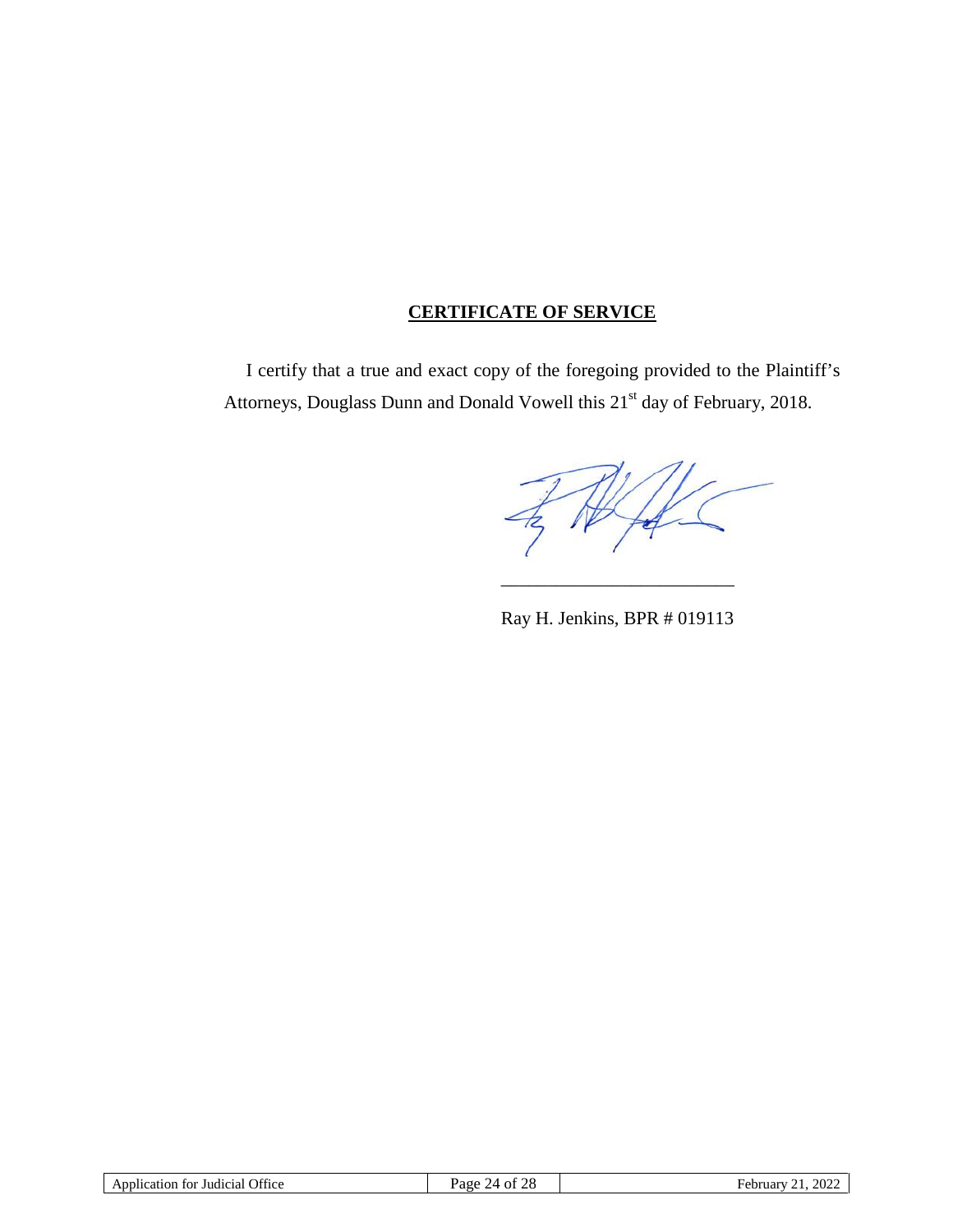# Angelic Board By-Laws

(November 11, 2017)

#### 1. Purpose Statement

The founding purpose of Angelic Ministries is to spread the gospel of Jesus Christ to those in spiritual and physical need in the name of and with the love of Jesus Christ. This purpose forever supersedes all other purposes and programs of the ministry. Furthermore, the IRS  $501(C)(3)$  will be dissolved should this purpose be unsustainable, or is no longer the primary purpose of the ministry.

The secondary purpose of the ministry is to provide housing, accountability, mentoring, life-skills/job training, and spiritual support in a Christ-centered environment for at-risk men. In exchange, these men work at the ministry, providing it with the manpower needed to run the day-to-day operations of the ministry. This secondary purpose forever supersedes any other purposes (except the founding purpose) unless changed by a vote of the Full Board.

- 2. Board of Directors
	- A. Composition
		- 1) The Board will consist of a minimum of 7 voting members, and a maximum of 13 voting members, but at all times the number shall meet any state and/or federal requirements for non-profits. The minimum or maximum number cannot be changed without a vote of the Full Board.
		- 2) All Board Members (including permanent positions) must be professing and practicing Christians, and must at all times be able to affirm and support Angelic Ministries Statement of Faith and Purpose Statement.
		- 3) The Executive Director position is a permanent member of the board, and votes on all issues except those pertaining to his/her position.
		- 4) The founder of Angelic Ministries (Betsy Frazier) holds a permanent position on the Board. This "Founder's Seat" will pass on to the next person Betsy Frazier assigns. This position is assignable in like manneras long as Angelic Ministries remains an IRS 501(C)(3).
		- 5) Mike and Betsy Frazier and their heirs, as long as the property at 1218 N. Central, Knoxville, Tennessee, is loaned to Angelic Ministries (see Letter of Agreement), hold 2 Board positions, or 20% of the Board positions, exclusive of the Founder's Seat, whichever is greater, per the terms of the agreement.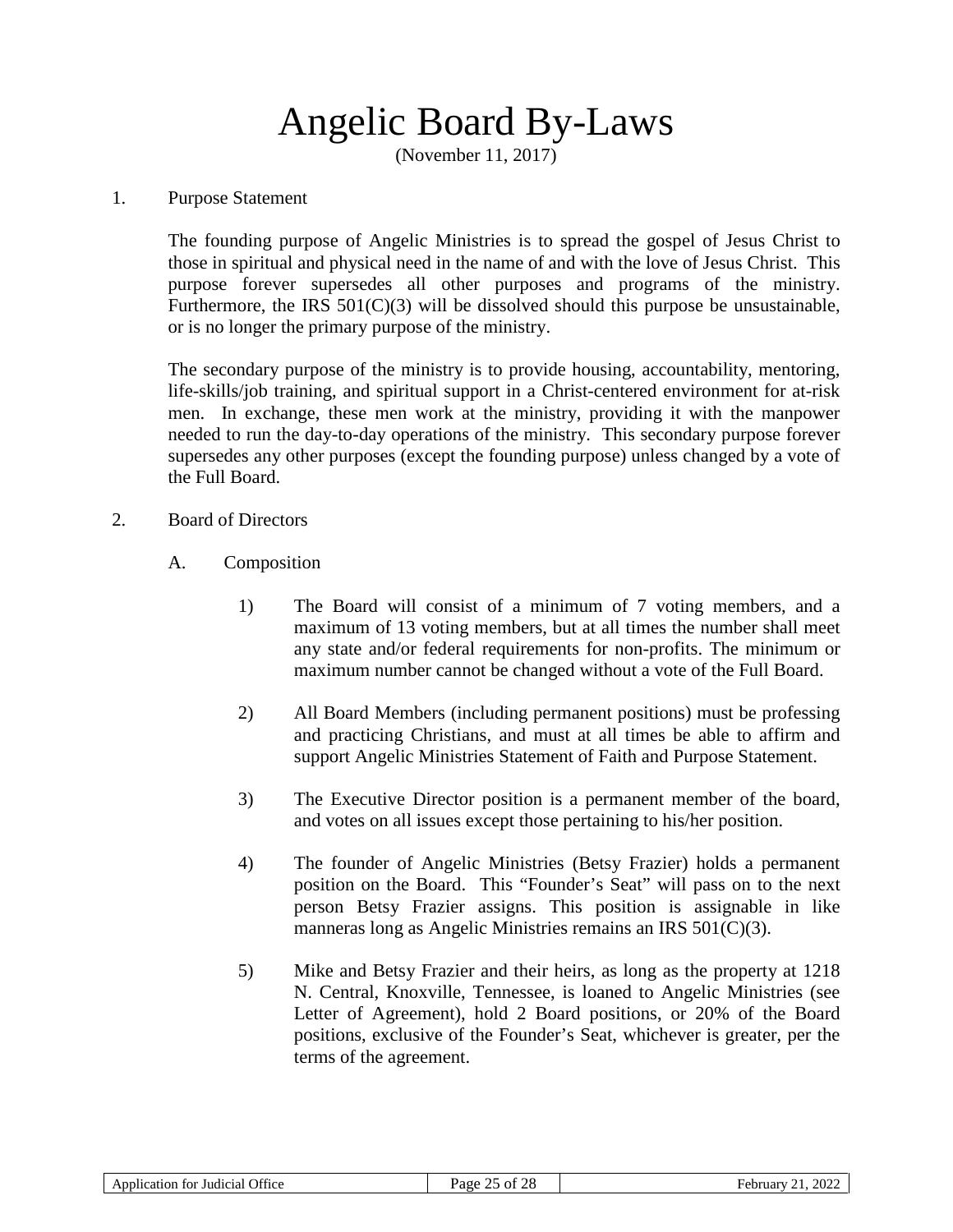- 6) Other Board members will consist of a broad spectrum of the Christian community, the Knoxville City and Knox County ethnic, racial, and gender makeup, and also represent a wide variety of gifts and skills that can benefit Angelic Ministries.
- 7) At all times, no more than 49% of the Board members shall be compensated in any way by Angelic Ministries, or a lesser amount, if state/federal law requires.
- B. Selection, Removal, Resignation, and Terms of Office
	- 1) Board Members shall be nominated by current, active members of the Board, and shall be approved by 3/4 of the Full Board.
	- 2) Board Members shall be removed upon Motion by a Board member and a ¾ vote of the Full Board, if they can no longer support Angelic Ministries Statement of Faith and/or Vision/Mission Statements, or if they fail to attend in person or on the phone a majority of the Board's annual meetings (unless extenuating circumstances exist and are Board recognized).
	- 3) Board Members shall be removed by a ¾ vote of the Full Board for other reasons such as non-Christian conduct, failure to perform Board Member duties, etc.
- C. Meetings
	- 1) Frequency
		- Meetings will be held a minimum of once/quarter.
		- Meetings will be called by the Chairman of the Board, or in his/her absence, the Board Member appointed by the Board Chair.
			- The first meeting of each year will serve as the annual meeting required by state or federal law.
	- 2) Quorum
		- A Quorum will consist of a 51% majority of the Board Members, but in no cases less than 3 Board Members.
		- A quorum does not allow a vote on any of the Board decisions that require a greater number/percent of Board members present, as outlined in other places within this document.
	- 3) Agenda
		- Prayer (open and close each meeting)
		- Minutes of Previous Meeting Approved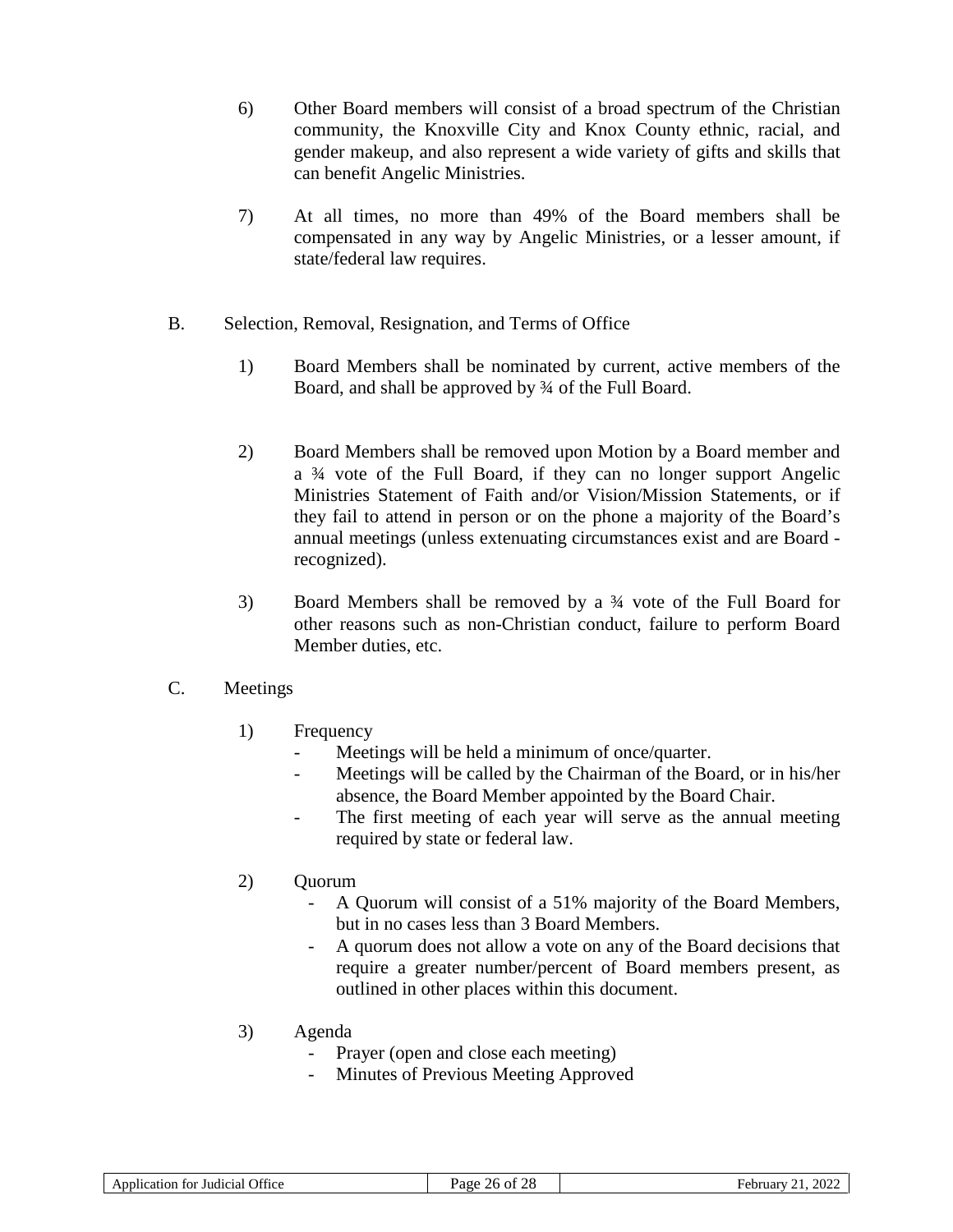- Old Business
- Regular Reports
- New Business
- 4) Meeting Minutes and Board Decisions
	- Meeting minutes shall be taken and kept on file for at least 3 years.
	- Binding Board decisions (binding by formal Board vote) will be kept on file for the life of the organization.
- D. Board Decision-Making Responsibility/Authority
	- 1) The Board is responsible and has sole authority for
		- Setting/Revising the long-term purpose and strategy of the ministry (except where prohibited by the purpose statement).
		- Creating and revising all long-term policies and procedures of Angelic Ministries.
		- Approving/revising the annual budget.
		- Entering into any legal or contractual obligations.
		- Making all decisions whose impact carries over beyond the current fiscal year, or where there is potential legal or public relations ramifications.
		- Major Fundraising strategies and events.
		- The selection, evaluation, and removal of the Executive Director.
	- 2) The Board Chair shall be elected by ¾ of the Full Board. The Board Chair term shall be 3 years, and can be renewed for as many 3-year terms as the Board approves. The Board Chair will also provide advice, counsel, and direction to the Executive Director in between Board meetings.
	- 3) The Board shall delegate day-to-day decision-making responsibility and authority to the Executive Director, who will also directly or indirectly oversee all paid and volunteer positions at the ministry.
	- 4) Board decisions are valid if a quorum exists, and if the decision is approved by  $2/3^{rd}$  majority of the quorum, except for decisions in the purpose statement or in this document that require a greater degree of Board approval.
	- 5) If a quorum does not exist, and a decision must be made for the ongoing operation of the Ministry, a decision may be made by less than a quorum. However, that decision is subject to review and reversal/revision at the next Board meeting where a quorum exists.

#### 3. Modifications to By-Laws

All modifications to these By-Laws must receive approval by the Full Board.